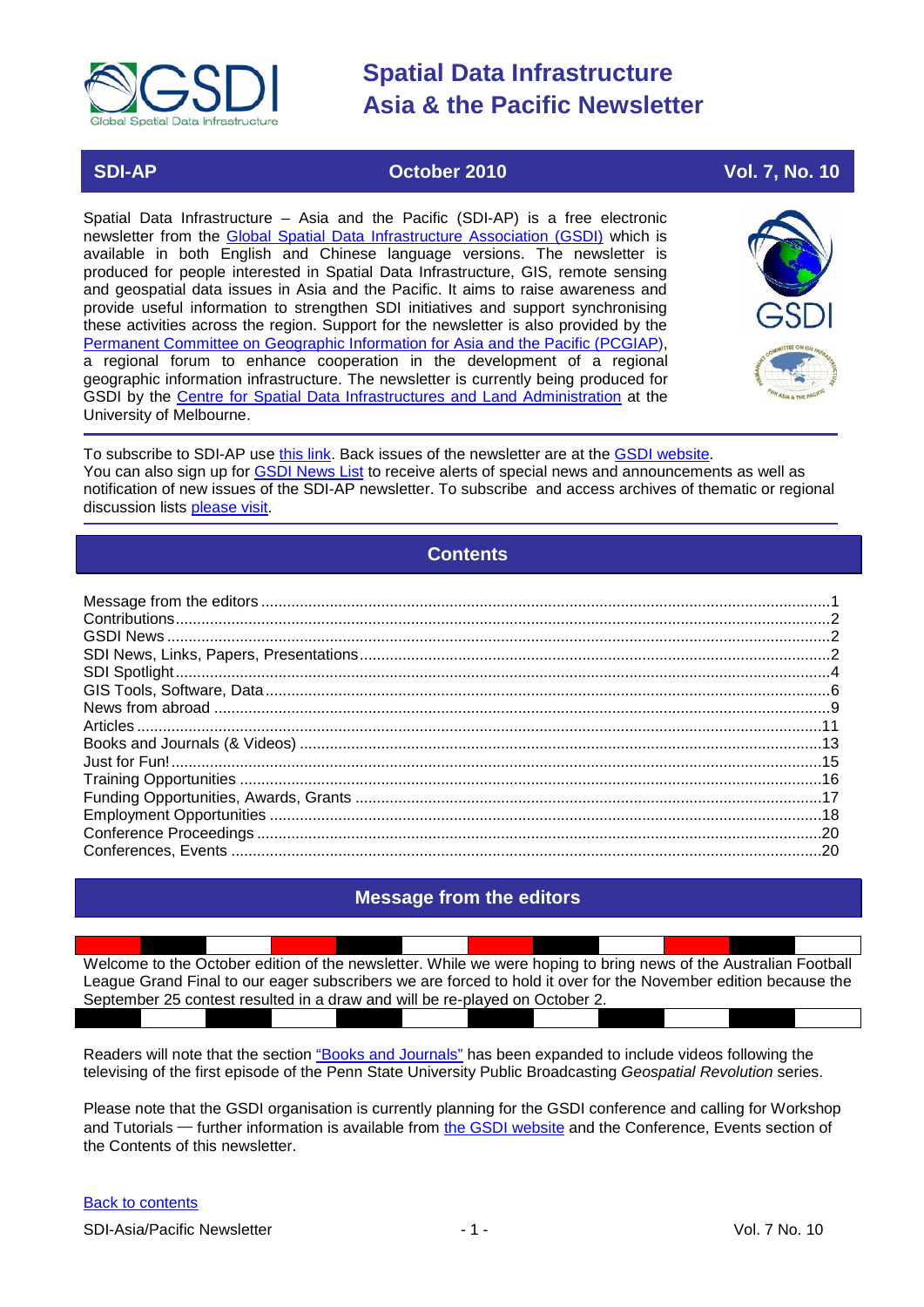

If you have news or information related to SDI, GIS, RS or spatial data that you would like to share with the community (e.g. workshop announcements, publications, reports, websites of interest etc.), [kindly send us](mailto:sdi-ap@gsdi.org) the [materials by the 25](mailto:sdi-ap@gsdi.org)<sup>th</sup> of the each month for your contribution to be included in the next newsletter.

<span id="page-1-0"></span>Malcolm Park and Serryn Eagleson [\(Editors\)](mailto:Editor.SDIAP@gmail.com), at the Centre for Spatial Data Infrastructures and Land [Administration,](http://www.csdila.unimelb.edu.au/) The University of Melbourne.

# **Contributions**

Thank you to the following people and organisations for their contributions to this issue:

Ali Aein for his "Spotlight" contribution, Paul Box, Kate Lance, and Baek Wonkug for news feeds, Jeremy Shen and Jeremy Huang for the Chinese translation as well as Shivani Lal, GIS Development, and Asia Surveying & Mapping Magazine for directly contributing to the newsletter.

### <span id="page-1-1"></span>[Back to contents](#page-0-0)

# **GSDI News**

# **[Call for Proposals: GSDI Small Grants Program](http://www.gsdi.org/node/283)**

The Global Spatial Data Infrastructure Association is pleased to announce its Small Grants Program for the year 2010-11.

**Summary:** Awards for spatial data infrastructure or Earth Observations Systems (EOS)-related activities in economically disadvantaged nations, Awards of \$2500 USD in cash and/or contributed volunteer professional services for the project. Proposals must be submitted digitally to [grants@gsdi.org](mailto:grants@gsdi.org) in English and should be preferably two pages in length but no more than five pages or 2500 words (excluding any appendices). Please submit your proposal as a .pdf file (or alternatively .doc or .rtf file) using 12-point Times Roman or Arial font. Application deadline of 31 October 2010, 4000 words maximum.

Please e-mail them to: Societal Impacts Committee, GSDI Association at [grants@gsdi.org](mailto:grants@gsdi.org)

#### <span id="page-1-2"></span>[Back to contents](#page-0-0)

# **SDI News, Links, Papers, Presentations**

#### **Geographic Information- SDI and Standards**

As geographic information applications evolve and the need for national spatial data infrastructure (SDI) interconnection grows, there is a greater need to understand how these links might take place. At a meeting of CENT/TC 287 Geographic Information earlier this year in Paris a number of [presentations](http://www.gistandards.eu/MWS/index.php?option=com_content&view=article&id=55&Itemid=62) demonstrate how this might be achieved.

Source: [VectorOne](http://www.vector1media.com/vectorone/?p=6120)

#### **[Geographic information standardisers get ISO award](http://www.geospatialworld.net/index.php?option=com_content&view=article&id=18470%3Ageographic-information-standardisers-get-iso-award&catid=81%3Amiscellaneous-award&Itemid=1)**

The achievements of the international team developing standards for digital geographic information were recognised recently when the team won the Lawrence D. Eicher Leadership Award at the 33rd ISO General Assembly in Oslo, Norway.

Every year, the award acknowledges superior performance by one of ISO's standards development groups. The 2010 award has gone to ISO technical committee ISO/TC 211, Geographic information/Geomatics, whose standards cover objects or phenomena directly or indirectly associated with a location relative to the earth. Source: Geospatial World Weekly

## **[NZ quake cleanup assisted by spatial data clearing area](http://www.spatialsource.com.au/2010/09/14/article/NZ-quake-cleanup-assisted-by-spatial-data-clearing-area/OGUWNMKNEY)**

New Zealand's emergency services are now able access to spatial data and aerial imagery online to assist with the clean up of the devastating earthquake. The earthquake reached 7.0 on the Richter scale and caused NZ\$2bn of damage, though nobody was killed. The online service, developed by the Australian Research

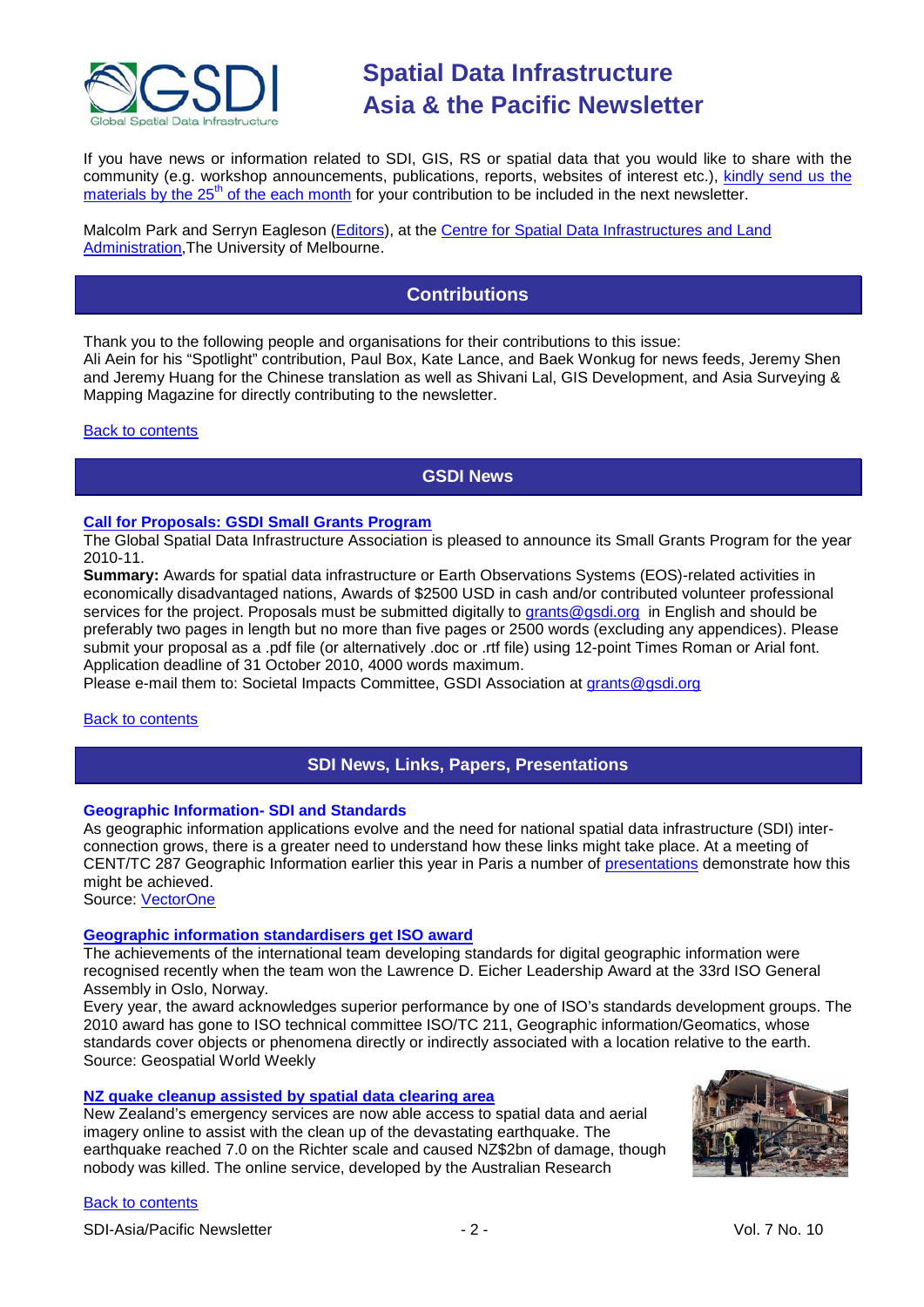

Collaboration Service and known as BeSTGRID, is normally used to share data between New Zealand research organisations. But a number of agencies – including the New Zealand defence forces, Ministry of Civil Defence and Emergency, Environment Canterbury, New Zealand Aerial Mapping and Christchurch City Council – require secure access to vital information to assist more effectively with the disaster's clean-up. So a shared data area has been created to provide a single location where all information relating to the disaster can be accessed, including digital maps, aerial photography, and satellite images. Further information on the system is available from the source link below.

Source: [SpatialSource](http://www.spatialsource.com.au/2010/09/14/article/NZ-quake-cleanup-assisted-by-spatial-data-clearing-area/OGUWNMKNEY)

# **[Incident Map of New Zealand Earthquake](http://s1.demos.eaglegis.co.nz/Flex/earthquake-christchurch/)**

This mapping system has been developed based on the integration of data from a number of data cusdodians including:

- \* Earthquakes and Aftershocks From GNS
- \* Shake Maps from USGS
- \* Operational Information from ECAN
	- Structure Incidents, Check Points, Bridge Status, Road Status, Restricted Access Areas.
- \* Lifelines Information from ECAN
	- Essential Services, Elderly Care, Early Childhood, Medical Practices
	- Priority Sites, Schools, Power Locations, Major Storage Sites, Routes
- \* Updates From New Zealand Hearld
- \* Crowd Sourced Information From Google Maps
- \* Aerial Imagery Provided by ArcGIS.com

To view the application click [here](http://s1.demos.eaglegis.co.nz/Flex/earthquake-christchurch/)

### **[A Real Simcity for Australian Utilities?](http://asmmag.com/features/a-real-simcity-for-australian-utilities-)**



The 20th century electricity network was not designed for our 21st century Wii and plasma TV lifestyle and the expectation of uninterrupted power for our computers. With more extreme summer temperatures, houses without eaves that are locked up all day while both parents are at work, we all get home at 5pm, turn on the airconditioner full blast and wonder why the grid overloads. People are installing solar panels which feed back into a grid that was not designed for multidirectional flow of electricity. It all leads to an increasingly complex environment for utilities. According to James Bangay of Ergon Energy in Queensland, utilities cannot afford

to keep working the old way, gaining 5% business efficiencies here and there. Bangay is working with the Australian Cooperative Research Centre for Spatial Information (CRC-SI) and the Queensland Department of the Environment to build a wireframe model to 2cm accuracy within 3 years.

Please refer to the source for the full article.

Source: Asian Surveying & Mapping crediting [Jose Diacono.](http://www.communica.com.au/)

#### **[Can We Build 'Geospatial-Geomatic Screens' for Disaster Mitigation?](http://asmmag.com/features/can-we-build-geospatial-geomatic-screens-for-disaster-mitigation-)**

The ability to provide disaster mitigation relies upon the experiences of many people around the globe. These past experiences have included many observations, approaches and included different technological applications to further mitigation and to respond when disasters happen. This collection of information would likely include many geospatial and geomatic technologies and cross many disciplines. In September of last year the Chinese top political advisor, Jia Qinglin, pleaded for more efforts to build "ecological screens," to contribute to the nation's endeavor to combat floods and landslides

Source: Asian Surveying & Mapping

#### **[NZ spatial data worth \\$1bn to economy](http://www.spatialsource.com.au/2010/09/14/article/NZ-spatial-data-worth-1bn-to-economy/RTEPHZCCPC)**

Innovative use of spatial information pumped more than NZD1.2bn into the New Zealand economy in 2008 – and better access to data could see another NZD500m added to the economy over the next year, according to [a report into the value of spatial information](http://www.geospatial.govt.nz/assets/News/spatial-information-in-the-new-zealand-economy-2009.pdf) in New Zealand. Ambulance response times, urban planning, emissions mapping, and transport co-ordination have all been greatly aided by use of spatial information. But a range of barriers including problems in accessing data, inconsistency in data standards, and a general lack of skills and knowledge about spatial information have constrained uptake and limited the ability to reap additional benefits in New Zealand. Futher details on the economic benefits is available by following the source link Source: SpatialSource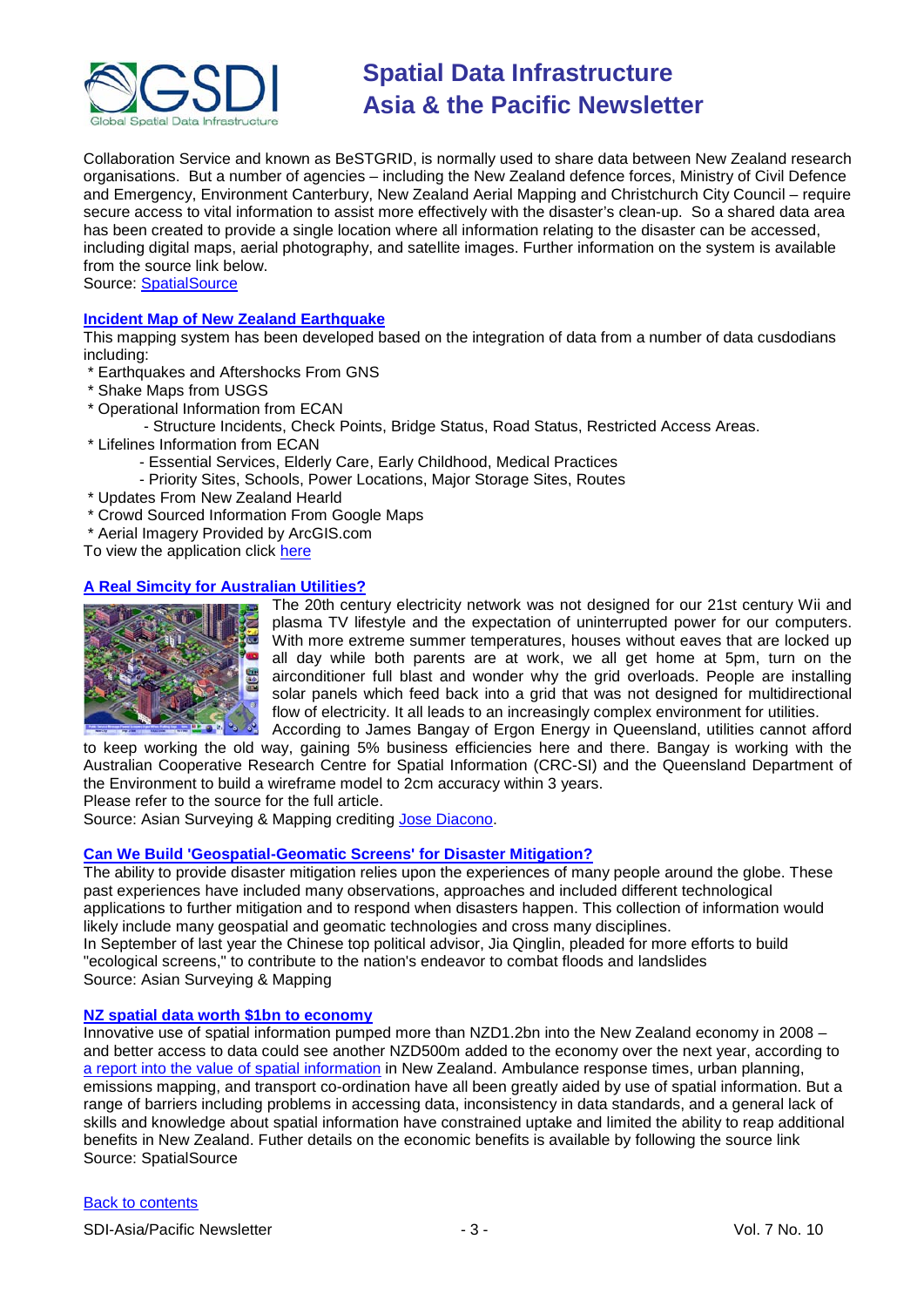

### **[Australia to fund location-based emergency alerts](http://www.itwire.com/it-policy-news/government-tech-policy/41836-emergency-warnings-to-mobiles-will-be-location-based)**

The Australian Government is to fund the upgrade of the national emergency warning system, 'Emergency Alert', to deliver warnings to mobile phones based on the location of the handset.

The system currently sends warnings by recorded voice and text message to landlines and mobile phones based on an owner's billing address rather than the location of a handset at the time of a disaster or emergency. This has meant that people caught in a disaster zone, who have a billing address outside the affected area, have not received critical warnings.

Source: [Geospatial World Weekly](http://www.geospatialworld.net/index.php?option=com_content&view=article&id=18443%3Aaustralia-to-fund-location-based-emergency-alerts&catid=53%3Aapplication-natural-hazard-management&Itemid=1) (20 September) and [www.itwire.com](http://www.itwire.com/)

# **[The Open Geospatial Consortium \(OGC®\) members are seeking comments on OGC candidate](http://www.opengeospatial.org/pressroom/pressreleases/1279)  [standards](http://www.opengeospatial.org/pressroom/pressreleases/1279)**

September 7, 2010 - The Open Geospatial Consortium (OGC®) members are seeking comments on OGC candidate standards Network Common Data Form (NetCDF) Core Encoding Standard, and NetCDF Binary Encoding Extension Standard - NetCDF Classic and 64-bit Offset Format. NetCDF (network Common Data Form) can be used to communicate and store many kinds of multidimensional data, although it was originally developed for the Earth science community. The NetCDF data model is particularly well suited to providing data in forms familiar to atmospheric and oceanic scientists: namely, as sets of related arrays. Further information is available from the source

Source: [OGC](http://www.opengeospatial.org/pressroom/pressreleases/1279)

### **[Mapping Beneath the Surface](http://asmmag.com/news/mapping-beneath-the-surface)**

Ground penetrating radar (GPR) provides a means to look beneath the surface to uncover a site's geology, find buried utilities, discover archaeological artifacts, and map underground. This use of the electromagnetic spectrum to penetrate and map what is under the surface has been growing in popularity as it becomes easier and cheaper to use.

Source: Asian Surveying & Mapping

#### **[GIS made a big difference in Afghanistan: Military](http://www.geospatialworld.net/index.php?option=com_content&view=article&id=18474%3Agis-made-a-big-difference-in-afghanistan-col-kedar&catid=57%3Aapplication-military&Itemid=1)**

It is not GIS but the proximity with the people who use GIS that has made a real difference in our operators in Afghanistan, said Col (retd) John D. Kedar, Comd JAGO, UK MoD. "So being in the forward operating bases with the infantry companies, with the battle groups and being able to give what the user needs, there and then, is the big difference. Hence, it's less the development of GIS; it's more where we are using it that has been the biggest development for us in three years," he added.

Source: Geospatial World Weekly

#### **[Virtual Brisbane wins Queensland Spatial Excellence Awards](http://www.geospatialworld.net/index.php?option=com_content&view=article&id=18459%3Avirtual-brisbane-wins-queensland-spatial-excellence-awards&catid=69%3Abusiness-awards&Itemid=1)**

AAM and Brisbane City Council's joint project, 'Virtual Brisbane' has emerged as an overall winner in this year's Queensland Spatial Excellence Awards (QSEA). The 'Virtual Brisbane' project also received the 2010 QSEA Award in the category of Land Development and Planning. The award recognises how innovative or unorthodox techniques, delivery mechanisms and/or methodologies in surveying, mapping, cartography, design, planning and processes has achieved exceptional outcomes.

Source: Geospatial World Weekly

# **[What is the potential of infra-red imagery and sensing as geospatial technology integrates?](http://www.vector1media.com/dialogue/perspectives/15545-what-is-the-potential-of-infra-red-imagery-and-sensing-as-geospatial-technology-integrates)**

opinion piece by Jeff Thurston of V1 Magazine

<span id="page-3-0"></span>[Back to contents](#page-0-0)

**SDI Spotlight** 

This month the *Spotlight* feature is contributed by PhD candidate [Ali Aien](mailto:a.aien@pgrad.unimelb.edu.au) of the [CSDILA](http://www.csdila.unimelb.edu.au/) at the University of Melbourne. His area of research is the extension of the two-dimension cadastre to three-dimensions.

#### **3D Cadastre**

Land is under pressure from human activities in populated areas. Population growth, urbanization and industrialization place more demands on land use. Utilisation of spaces above and below ground level, underground developments, infrastructure facilities, high-rise buildings, and apartments complexes are the

# [Back to contents](#page-0-0)

SDI-Asia/Pacific Newsletter  $\overline{a}$  - 4 -  $\overline{a}$  -  $\overline{a}$  -  $\overline{a}$  -  $\overline{a}$  Vol. 7 No. 10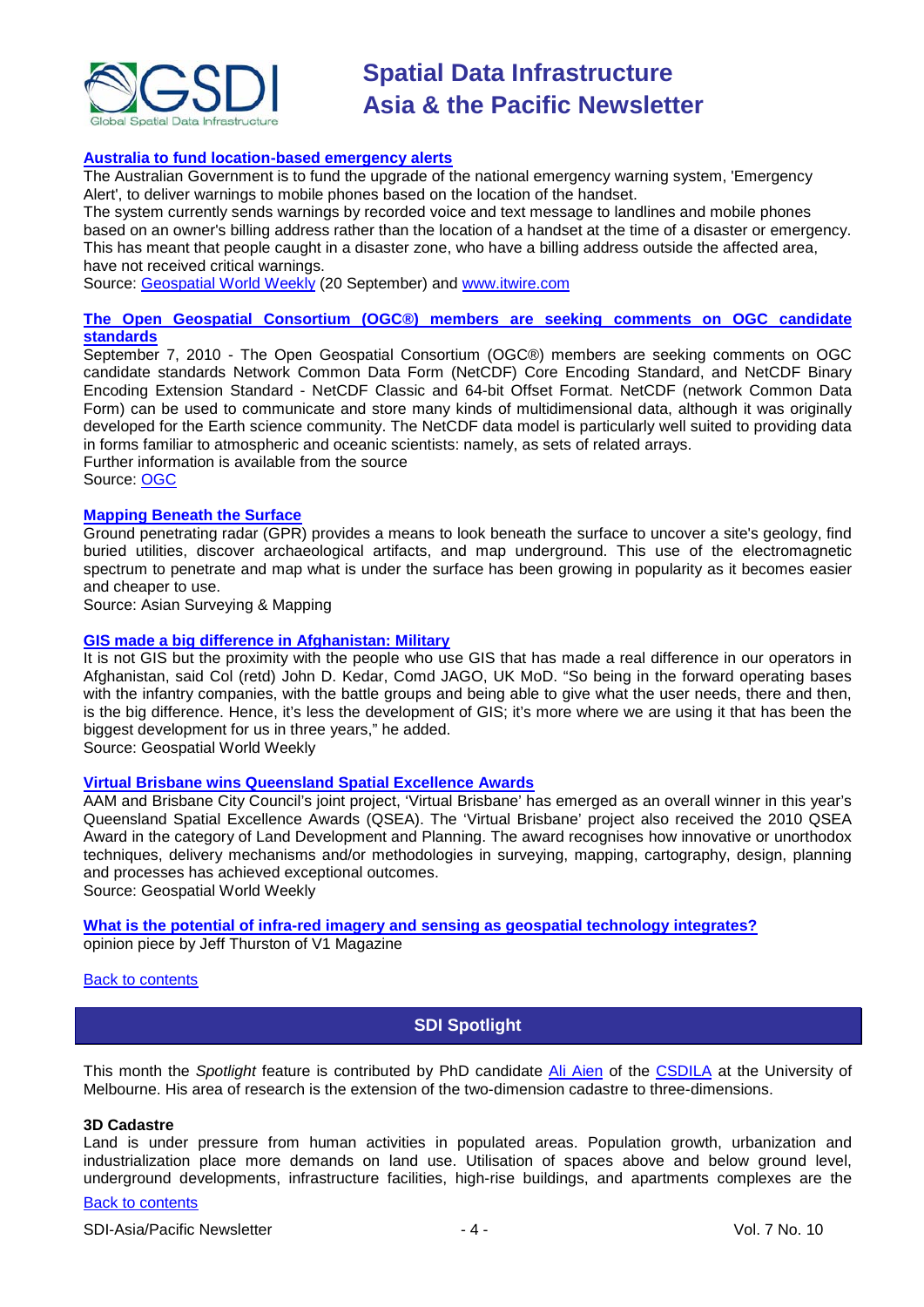

results of this trend. Development industries forced to construct different types of complex buildings and infrastructures vertically and horizontally above or under each other to make greater use of land and extend the use of land (Figure 1). This three-dimensional (3D) development will affect the interests in the land parcels in which these constructions and facilities have been erected.

- **Population Growth**
- Urbanization
	- **Underground Developments** Force to Construct
- Infrastructure facilities
- **Marine Administration**
- **Managing Property's (RRRs)**

**Apartments High-raised Buildings Complex Multi-Storey Buildings Tunnels** Channels **Connectional Networks** Multi-Tenure



Figure 1. 3D developments factors

Government and authorities have to manage lands by registering and securing land interests to utilise and develop them in a sustainable and efficient manner. Land administration systems can help them in this context. Land administration systems are processes to regulate land management policies to manage land by maximizing social, economical and environmental benefits for people (Enemark, 2005). Cadastre as an engine of land administration systems plays a significant role to register property rights, restrictions and responsibilities (Figure 2).





Current cadastral systems are 2D and land parcel based. They cannot represent the reality effectively. Current 2D cadastral systems are not able to manage and represent land ownership rights, restrictions and responsibilities in 3D. 3D cadastre would overcome to this problem. 3D cadastre would register land rights, restrictions and responsibilities spatially and three dimensionally.

3D cadastre is a vast research area. It has three main legal, institutional and technical aspects. All aspects should be considered in 3D cadastre developments for each country.

Although some countries and international organizations have started to work on 3D cadastre and several publications, researches, and initiatives addressed different problems and topics of 3D cadastral systems in the last decade, there has not been a true 3D cadastral system in the world (Oosterom, 2010).

My proposed research will focus on technical aspects of 3D cadastre, mainly on physical 3D cadastre data modelling. Physical 3D cadastral data model would be able to capture, store, manipulate, query, analyse and visualise of 3D land rights, restrictions and responsibilities in current land administration systems.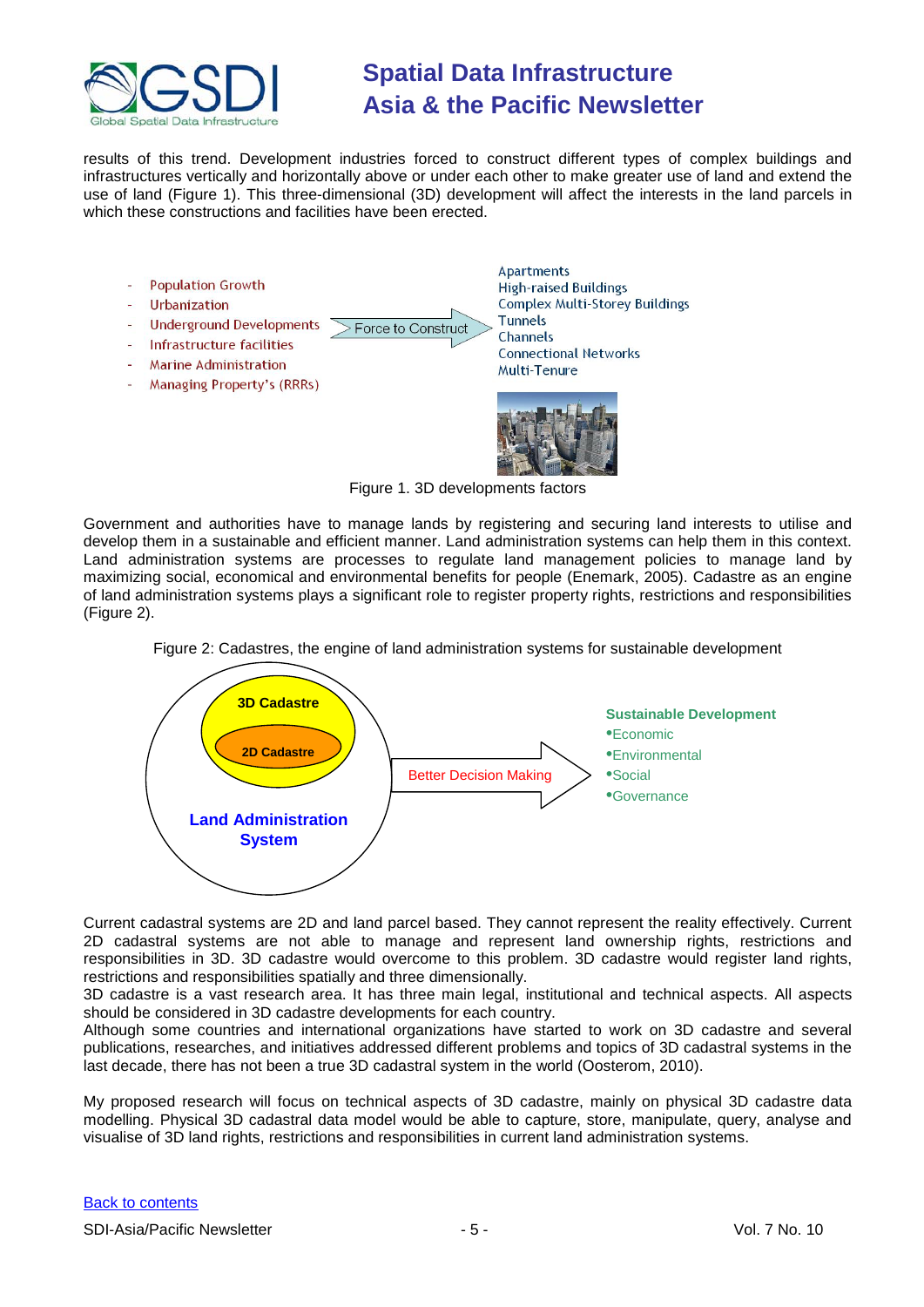

To develop such a data model, some case studies on 3D situations will be developed to find the drawbacks of current 3D registration systems. In addition, existing important cadastral data models like CCDM, ArcGIS Parcel Data Model, and ePlan will be assessed to realise to what extent they can provide expected purposes. Finally, a physical 3D cadastral data model can be developed to meet demands on 3D cadastre implementation. It needs also to comprehensively know about available technologies for 3D data capturing, 3D DBMS, 3D geometrical and topological structuring, 3D analysing, and 3D visualising.

#### **References:**

Enemark, S. (2005). *The Land Management Paradigm for Institutional Development.* Paper presented at the Expert Group Meeting, Melbourne, Australia.

Oosterom, P. J. M. v. (2010). FIG joint commission 3 and 7 working group on 3D-Cadastres - Work plan 2010- 2014. from<http://www.gdmc.nl/3DCadastres/>

### <span id="page-5-0"></span>[Back to contents](#page-0-0)

# **GIS Tools, Software, Data**

### **[Free ArcGIS Software](http://slashgeo.org/2010/09/08/Free-ArcGIS-Software-Nonprofit-Organizations)**

Great News for Nonprofit Organizations requiring GIS Software:ESRI have created a **Nonprofit Organisation Program** which is designed to provide conservation and humanitarian nonprofit organizations around the world an affordable means of acquiring ArcGIS software and services. Other types of nonprofit organizations may also be eligible for membership in the program. **Eligibility:** To be eligible, your organization must be granted government authority per the eligibility guidelines. Full details<http://www.esri.com/nonprofit/index.html> Source: [SlashGeo](http://slashgeo.org/2010/09/08/Free-ArcGIS-Software-Nonprofit-Organizations)

### **[Japan Launches GNSS Satellite](http://apb.directionsmag.com/archives/8614-Japan-Launches-GNSS-Satellite.html)**

The "Michibiki" satellite completed a successful launch on Saturday, the Japan Aerospace Exploration Agency, Michibiki is the first of three satellites that will stay over the Japanese islands in a figure eight orbit. That should keep one overhead at all times to help correct/add to the GPS satellites that do not always provide complete coverage. The "quasi-zenith" orbit gave the project its name: Quasi-Zenith Satellite System (QZSS). Source: Directions Magazine

### **[Innovative fire prevention system in Australia](http://geospatialworld.net/index.php?option=com_content&view=article&id=18277%3Ainnovative-fire-prevention-system-in-australia&catid=53%3Aapplication-natural-hazard-management&Itemid=1)**

The Australian state of Victoria has announced US\$ 21.5 million project to build a fire prevention system that can provide authorities with detailed information about a fire within minutes of it being discovered. The new computerised digital mapping system will bring together the existing FireWeb system with PhoenixWeb, a fire simulation and mapping system developed at the University of Melbourne. Source: GeoSpatial World (August 30) and [ZDNet.com](http://www.zdnet.com.au/brumby-douses-fires-with-22m-system-339305554.htm?omnRef=NULL)

#### **REMOTE SENSING – [New Zealand's Seabed In 3D](http://thetechfile.posterous.com/remote-sensing-new-zealands-seabed-in-3d)**

Recently released high-resolution maps from New Zealand's National Institute of Water & Atmospheric Research (NIWA) show the seabed of the deep sea around the country in incredible digital detail. They give an unprecedented insight into the shape of the ocean floor – ridges, volcanoes, plateaus, canyons and seamounts. The data presents digital terrain models generated from multibeam data, combined with traditional bathymetric data.



Source: The Techfile blog & [GeoSpatial World](http://www.gisdevelopment.net/ezine/weekly/sep0610.htm) (6 September) Thanks to Wonkug Baek for providing this additional [link.](http://www.niwa.co.nz/news-and-publications/news/all/download-the-seabed!)

**[Court Reverses: Licensee of AutoCAD Cannot Resell on it eBay](http://apb.directionsmag.com/archives/8608-Court-Reverses-Licensee-of-AutoCAD-Cannot-Resell-on-it-eBay.html)** (United States copyright law)

Since Autodesk licensed the software to its first purchaser, federal copyright law does not allow resales by individuals like Vernor (the first purchaser), the court ruled.

Full reports at [Reuters](http://www.reuters.com/article/idCNN1027165020100910?rpc=44) and [Vektorrum](http://vektorrum.com/2010/09/10/breaking-news-autodesk-wins-appeal-in-vernor-case/)

Source: *Directions Magazine* All Points blog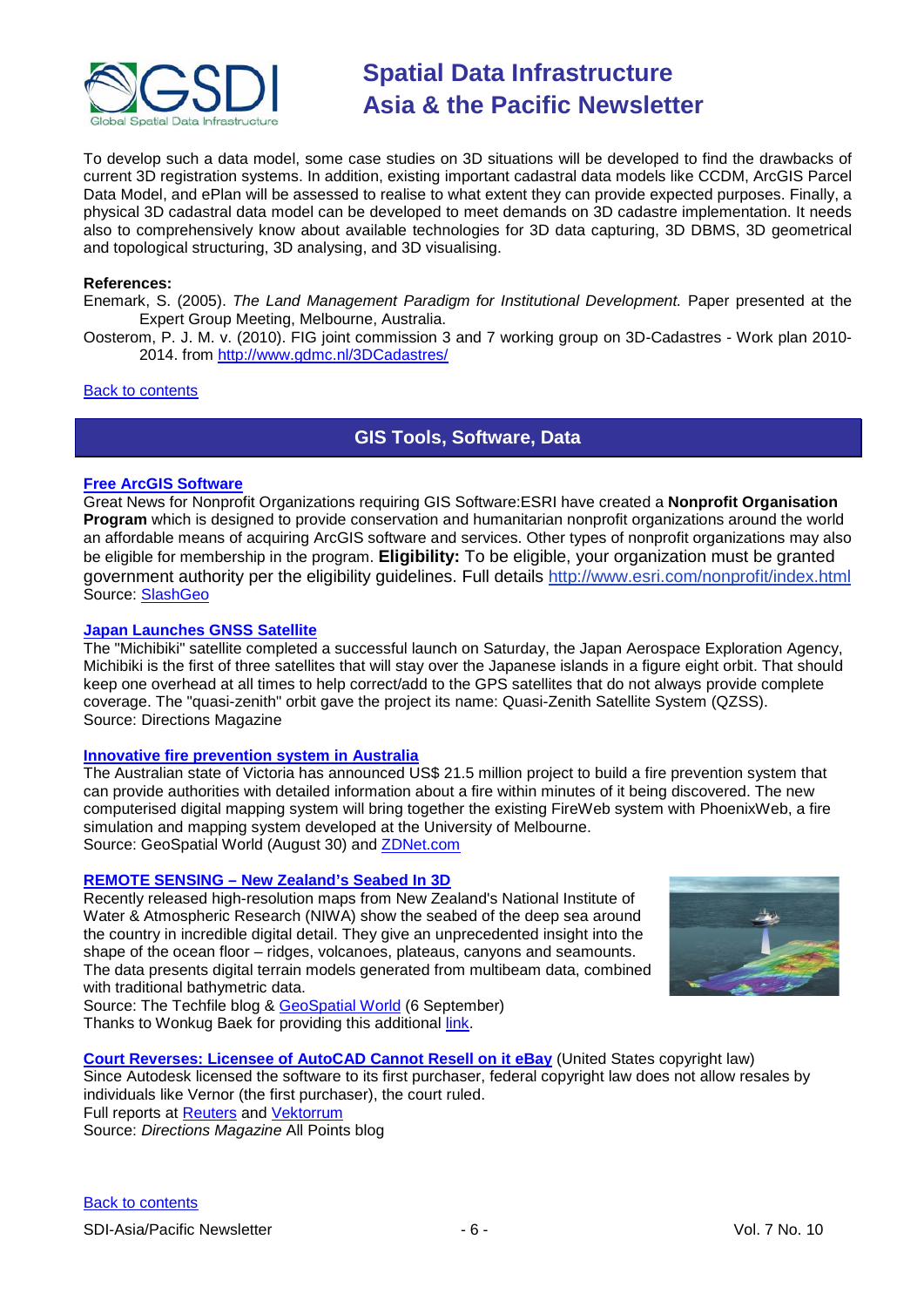

### **[Count cars to know the earnings](http://www.cnbc.com/id/38722872/New_Big_Brother_Market_Moving_Satellite_Images)**

UBS analyst, Neil Currie, analysed satellite data of Wal-Mart during each month of 2010, and concluded that there was enough correlation between what he was seeing in the satellite pictures of Wal-Mart's parking lots and company's quarterly earnings, according to a CNBC report. Source: [GeoSpatial World](http://www.geospatialworld.net/index.php?option=com_content&view=article&id=18310%3Acount-cars-to-know-the-earnings&catid=72%3Abusiness-market-survey-research&Itemid=1) (6 September) & CNBC: Part I

#### **[China Applies of Earth-observation Satellites to Disaster Monitoring](http://spie.org/x41708.xml?highlight=x2420&ArticleID=x41708)**

The small satellite constellation for environment and disaster monitoring and forecasting (SSCEDMF) is an important component of China's earth-observation satellite system. When disasters occur, a satelliteobservation plan is created to obtain disaster-area images as quickly as possible. Source: [Asian Surveying & Mapping](http://asmmag.com/news/china-applies-of-earth-observation-satellites-to-disaster-monitoring) and [SPIE.org](http://spie.org/x13.xml?WT.svl=mddh2)

#### **gvSIG Mini for Android 1.0.0 released**

gvSIG Mini development team is proud to announce the release of the stable version gvSIG Mini for Android 1.0.

This version offers, among other features, the ability of a direct download of maps from the phone to the storage card, for a further map displaying in offline mode, with no data connection.

gvSIG Mini is a free viewer of free access maps based on tiles (OpenStreetMap, YahooMaps, Microsoft Bing, ...), with an off-line mode, a WMS & WMS-C client, address and POI search, routes and many more things. gvSIG Mini is an open source project (GNU/GPL) aimed at Java and Android mobile phones. Released version is 1.0.0 for Android.

More information including news on the latest functionality can be accessed through the gvSIG Mini [website](http://www.gvsigmini.org/) [Press release](http://www.prodevelop.es/en/noticia/10/09/02/gvsig-mini-android-100-released) and [Video](http://www.youtube.com/watch?v=-Mroyn88dgM)

# **[Australia's Locust Plague to be Tracked and Fought](http://asmmag.com/news/australia-s-locust-plague-to-be-tracked-and-fought)**

Heavy rainfall in the Australia's summer and autumn have produced ideal conditions for plagues of locusts to form over the next few months. These destructive swarms of insects threaten crop yields given their large numbers, voracious appetites, and their ability to cover 500 meters per day.

Scientists at the University of Sydney are doing new research to help determine and predict the insect's behavior. The theory is that locusts behave in similar ways to magnetic materials like iron, which lose their magnetism at a certain temperature, and drive changes in their behavior. The change in loss of magnetism is thought to be similarly predictable to the locust's change in direction.

In order to monitor this behavior, scientists will attach tiny reflectors on sample insects that will be monitored from above by an unmanned drone that will flash light on the reflectors to track their movement. The swarm will be monitored and assessed to see if their direction can be predicted.

Source: Asian Surveying & Mapping

#### **[Bing Maps Goes Mobile](http://www.bing.com/community/blogs/maps/archive/2010/09/16/bing-maps-goes-mobile-for-free.aspx)**

As part of this release, Bing Maps introduced new resources to help developers maximize their profit from their Windows Phone 7 apps and to heighten the end-user experience. Bing Maps, the default mapping service on Windows Phone 7, is fully integrated into the Windows Phone 7 Developer Toolkit with the Bing Maps Control SDK, making it simpler and free for developers to build Bing mobile mapping applications. Like all other Bing Maps APIs, the Windows Phone 7 control is free for use in consumer-facing mobile applications. Source: [Asian Surveying & Mapping](http://asmmag.com/) and Microsoft Bing

#### **[River Indus changing its course](http://www.dnaindia.com/india/report_is-river-indus-changing-its-course-after-pak-floods_1437236)**

Due to the recent heavy rains and floods that have devastated Pakistan, the course of the river Indus has started changing once again and it is now inching towards Kutch. According to NASA's Terra and Aqua satellite images, a new course has developed towards the south of Kalri lake in Thatta district of Pakistan. Source: [Geospatial World Weekly](http://www.geospatialworld.net/index.php?option=com_content&view=article&id=18416%3Ariver-indus-changing-its-course&catid=53%3Aapplication-natural-hazard-management&Itemid=1) (20 September) and [www.DNAindia.com](http://www.dnaindia.com/)

#### **[Dekho 3.1](http://www.esriaustralia.com.au/esri/7510.html)**

Dekho 3.1 Esri Australia's flagship geographic web application server is here and intends to make online mapping easier than ever before.

Deliver rich and intuitive applications with a fresher, cleaner look and feel Create standout web applications with professional looking maps using MDS Foundation Map Connect to any line of business system in your organisation using the new 'open integration framework'

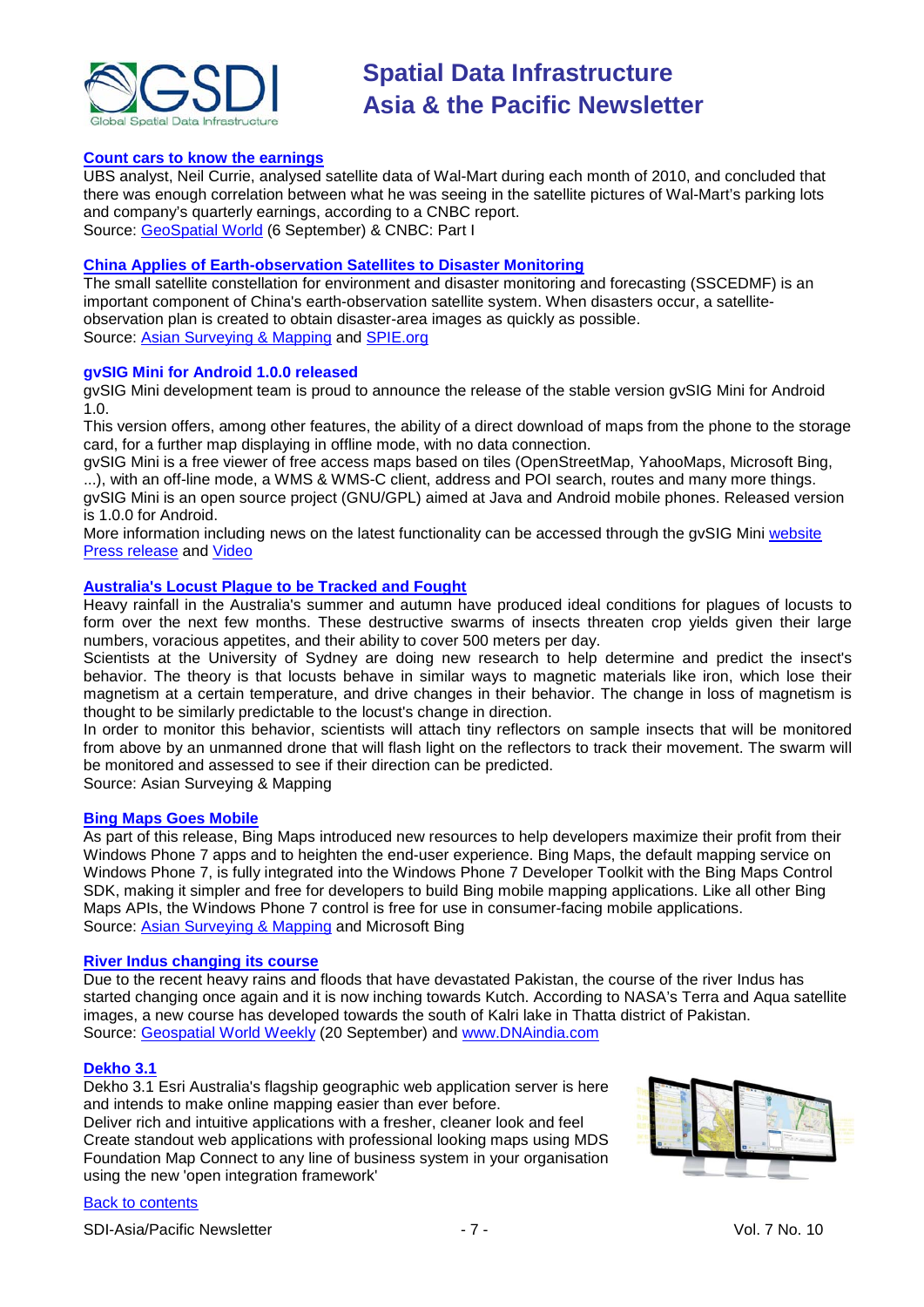

Reach out a larger user base with improved scalability and performance Dekho 3.1 fully supports ArcGIS 10

## **[OpenGeo Unveils Suite Enterprise Edition 2.2](http://opengeo.org/products/suite/)**



#### **Robots – [the new farmers](http://www.stuff.co.nz/technology/4105379/Robot-farms-edge-closer-to-reality)**

Robots from Mechanisation Automation Robotics Remote Sensing (MARRS) could one day run automated farms in Australia, said Dr Adam Postula, a researcher at the University of Queensland. Dr Postula added that MARRS technologies can control unmanned aircraft or unmanned tractors. They can also use detection systems capable of observing environment using visual, infra-red or laser light wavelengths. Source: [Geospatial World Weekly](http://www.geospatialworld.net/index.php?option=com_content&view=article&id=18369%3Arobots--the-new-farmers&catid=51%3Aapplication-agriculture&Itemid=1) (13 September) and [www.stuff.co.nz](http://www.stuff.co.nz/)

#### **[How the Smart Grid Could Fight Off Energy Thieves in India](http://www.greentechmedia.com/articles/read/how-the-smart-grid-could-fight-off-energy-thieves-in-india/?utm_source=feedburner&utm_medium=feed&utm_campaign=Feed%3A+greentechmedia%2Fnews+(Greentech+Media%3A+News))**

Half of all residents of India don't have power, and some who don't have legal access to the grid resort to extreme—and often criminal—measures to procure it. Source: [GreenTech Media](http://www.greentechmedia.com/) and [Asian Surveying and Mapping](http://asmmag.com/news/how-the-smart-grid-could-fight-off-energy-thieves-in-india)

#### **[OpenDragon Available Worldwide](http://www.open-dragon.org/news.html)**

Originally, OpenDragon remote sensing image processing software was provided free only within the countries of SouthEast Asia, and only for educational use. Beginning in July 2010, OpenDragon is free to all users, worldwide.

Source: [Asian Surveying & Mapping](http://asmmag.com/)

#### **['Digital China' to form in 2015](http://www.geospatialworld.net/index.php?option=com_content&view=article&id=18460%3Adigital-china-by-2015&catid=48%3Aproduct-cartography-map-publishing&Itemid=1)**

The State Bureau of Surveying and Mapping (SBSM), China, has promoted the construction of digital cities in China in the past two years. So far, pilot projects of digital city construction have been launched in 112 cities, which account for about one-third of all cities in China, according to the Science and Technology Daily. The SBSM's director Xu Deming said that SBSM estimate that the construction of most digital cities will be completed in 2015, 'digital China' will be basically formed by then, and the construction of digital cities has achieved initial success. From 2006 to 2008, the bureau carried out the pilot project of building the geospatial data framework in 40 cities, and large-scale geospatial databases that can be updated on demand were established in some of those cities. In addition, based on the databases and systems for managing traffic, cities have built similar setups for municipal services, underground pipe networks, public security, fire fighting and other functions.

Source: [People's Daily Online](http://english.peopledaily.com.cn/90001/90776/90882/7143652.html) (Thanks to Wonkug Baek for this item) & Geospatial World Weekly

#### **[China to draw "risk map"](http://www.geospatialworld.net/index.php?option=com_content&view=article&id=18502%3Achina-to-draw-qrisk-mapq&catid=47%3Aproduct-surveying-mapping&Itemid=1)**

Chinese authorities are drawing up a national natural disaster "risk map" in a bid to improve planning of urban construction projects in western China to avoid potential catastrophes. Source: Geospatial World Weekly and **Xinhuanet English.news.cn** 

#### **[Health maps help prevent disease in Indonesia](http://ext.cdu.edu.au/newsroom/a/2010/Pages/HealthmapshelppreventdiseaseinIndonesia.aspx)**

A two-year research project by Charles Darwin University (CDU) Senior Research Fellow Dr Bronwyn Myers is now helping the local health department of East Nusa Tenggara Province (NTT) to improve the allocation and delivery of health services. "The main objective of the project is to enable district government officers to improve health service delivery at the village level and build capacity to make decisions regarding allocation of health resources," Dr Myers said.

"Using GIS we have created a user-friendly system that the local clinical officers can use to map areas of the province and plan the distribution of health resources to target areas in need or potential outbreaks of disease." Source: [Geospatial World Weekly](http://www.geospatialworld.net/index.php?option=com_content&view=article&id=18491%3Ahealth-maps-for-prevention-of-diseases&catid=56%3Aapplication-health&Itemid=1) & Charles Darwin University newsroom

#### **[China draws 1:100,000 scale map of Antarctica](http://english.peopledaily.com.cn/90001/90776/90881/7153425.html)**

Chinese scientific researchers successfully drew a 1:100,000 scale land cover map of all of Antarctica under the support of the National 863 Program. This is the world's first land cover map of Antarctica and the first batch of Chinese-owned important Antarctic scientific data.

Source: People's Daily online and [Asian Surveying & Mapping](http://asmmag.com/news/china-draws-1-100-000-scale-map-of-antarctica)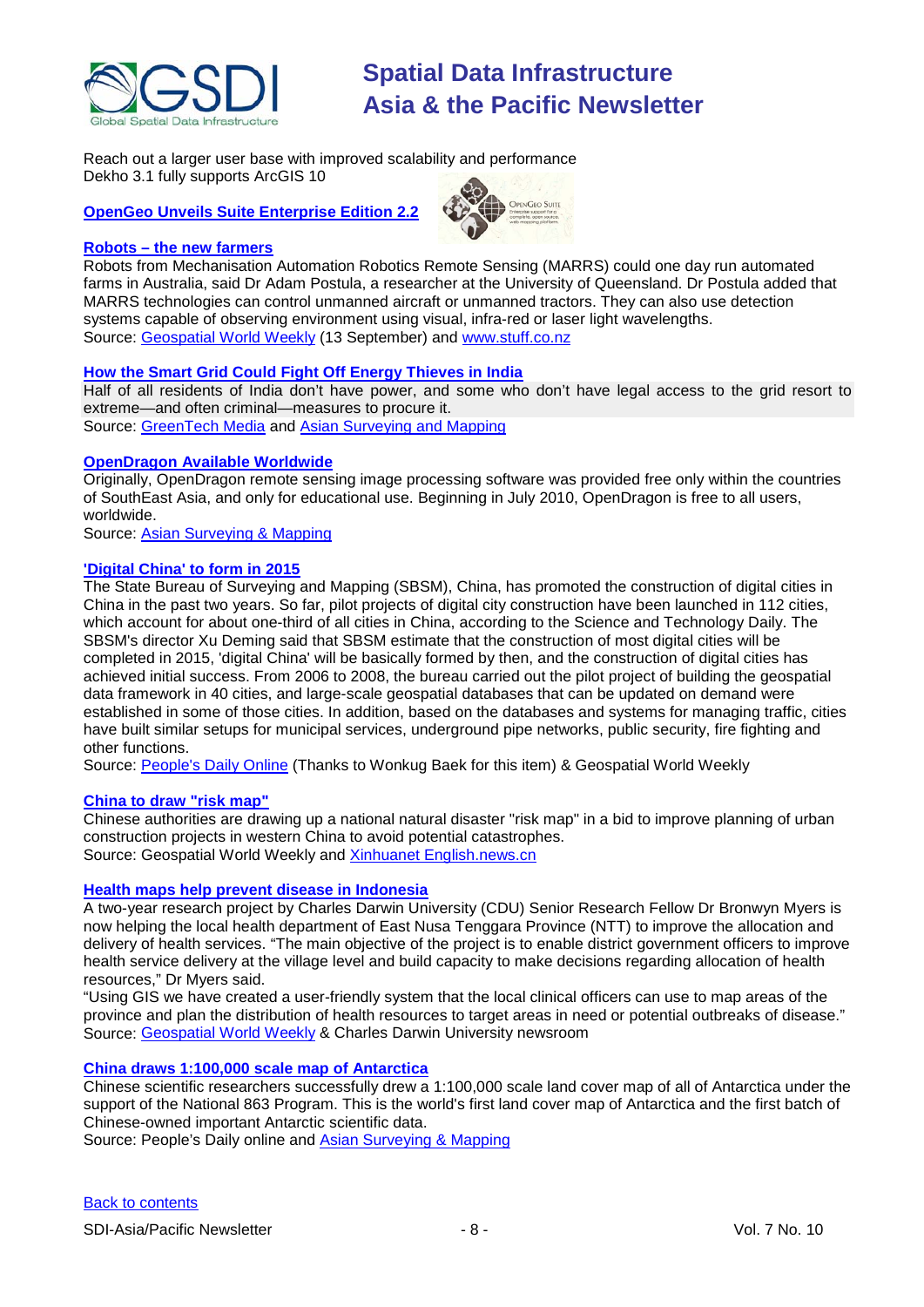

# **News from abroad**

<span id="page-8-0"></span>*"This section has been included to highlight some of the developments happening outside the region which demonstrate SDI in action.*

## **[The Geospatial Revolution](http://www.geotime.com/Product/GeoTime-(1)/Demos-(1)/Demos-(7).aspx)**

Episode 1 of the Geospatial Revolution project being developed at Penn State University has now been released. To view go to [<http://geospatialrevolution.psu.edu/>](http://geospatialrevolution.psu.edu/) Source: [Veryspatial](http://veryspatial.com/2010/09/episode-1-of-the-geospatial-revolution-project-is-now-out/) [further information in the "Books and Journals" section

#### **[Value of Geospatial Information in England and Wales](http://www.lga.gov.uk/lga/core/page.do?pageId=12079357)**

The Local Government Association (LGA), its 422 member authorities cover every part of England and Wales, recently published a report relating to Value of Geospatial Information. The economic value for geospatial information underpinning local services was little understood. So, the LGA commissioned research to find out more about the value of geospatial information in local public service delivery and as a public good. According to the report, geospatial technology saved councils £230m and boosted GDP by around £323m in England and Wales in 2009. The report also estimates that new technology and information sharing could save councils up to £372m annually by 2015. It gives examples of technology already being used by local authorities, including iPhone applications allowing users to point their phones at pubs and restaurants and receive their hygiene ratings, and software that allows residents to send photos of fly-tipping and vandalism to councils. For more reports and information, visit the link above.

Thanks to Wonkug Baek for this item.

# **[From Russia with Profits: Spy Pictures of Crops](http://www.cnbc.com/id/38738523/)**

During the Cold War, space-based satellite surveillance systems were the crown jewels of the US government's spying capability, peering over the Iron Curtain to reveal the secrets of the Soviet Union. Today, those crown jewels are in the hands of Wall Street analysts who are using them to get an edge in uncovering market-moving information.

Source: CNBC Part ii

#### **[Airborne laser scanning, geotechnical assessment and aerial photography improve rail safety](http://rail-news.com/2010/09/02/airborne-laser-scanning-geotechnical-assessment-and-aerial-photography-improve-rail-safety/)**



Blom UK, formerly Simmons Aerofilms Limited, has been liaising with the rail industry to reduce risk and costs by providing 'remote' survey services for the past 16 years. Operating a fleet of helicopters and light aircraft, Blom specialises in capturing aerial photography and providing airborne laser scanning to produce vector mapping and orthophotography solutions. How these techniques are integrated has a direct bearing on minimising workforce safety risk and the related costs of each project.

Source: Rail-News.com & GeoSpatial World Weekly (September 13)

#### **[Interactive guide to the Battle of Britain launched](http://www.bing.com/community/blogs/maps/archive/2010/09/13/msn-launches-the-interactive-guide-to-the-battle-of-britain.aspx)**

MSN launched TimeMap, an interactive guide to the Battle of Britain. The application was build by Microsoftpartner Shoothill and has three major components:

1. The TimeMap is based on Bing Maps Silverlight Control. It shows original maps, reconnaissance imagery and target documents of the German Luftwaffe. Users can navigate to various locations through quick links in a target list for London and Coventry. The TimeScope can be dragged around to explore the location; the TimeSlider lets users switch between various historic maps and satellite imagery and the Docs-button allows users to explore DeepZoom-Compositions of the original target documents within the TimeScope.

2. The Archive is a DeepZoom Composition with historic documents and photos. As usual Shoothill has created this composition as a huge mosaic.

3. The Photosynth "Hangar" contains Photosynth-Collections of the Heinkel He 111, the Supermarine Spitfire and the Hawker Hurricane in the RAF Museum in London.

Source: [Geospatial World Weekly](http://www.geospatialworld.net/index.php?option=com_content&view=article&id=18415%3Ainteractive-guide-to-the-battle-of-britain-launched&catid=48%3Aproduct-cartography-map-publishing&Itemid=1) (20 September) and Microsoft Bing

# **[Spanish company develops software for earthquake prediction](http://www.elmundo.es/elmundo/2010/09/15/andalucia/1284569389.html)**

A Spanish company, Geoconstructivas Decisions (DG), developed a software that will allow governments to instantly respond to emergencies created by earthquakes. It was funded by the Technological Corporation of Andalusia (CTA). The software is developed under a project 'Seisem.'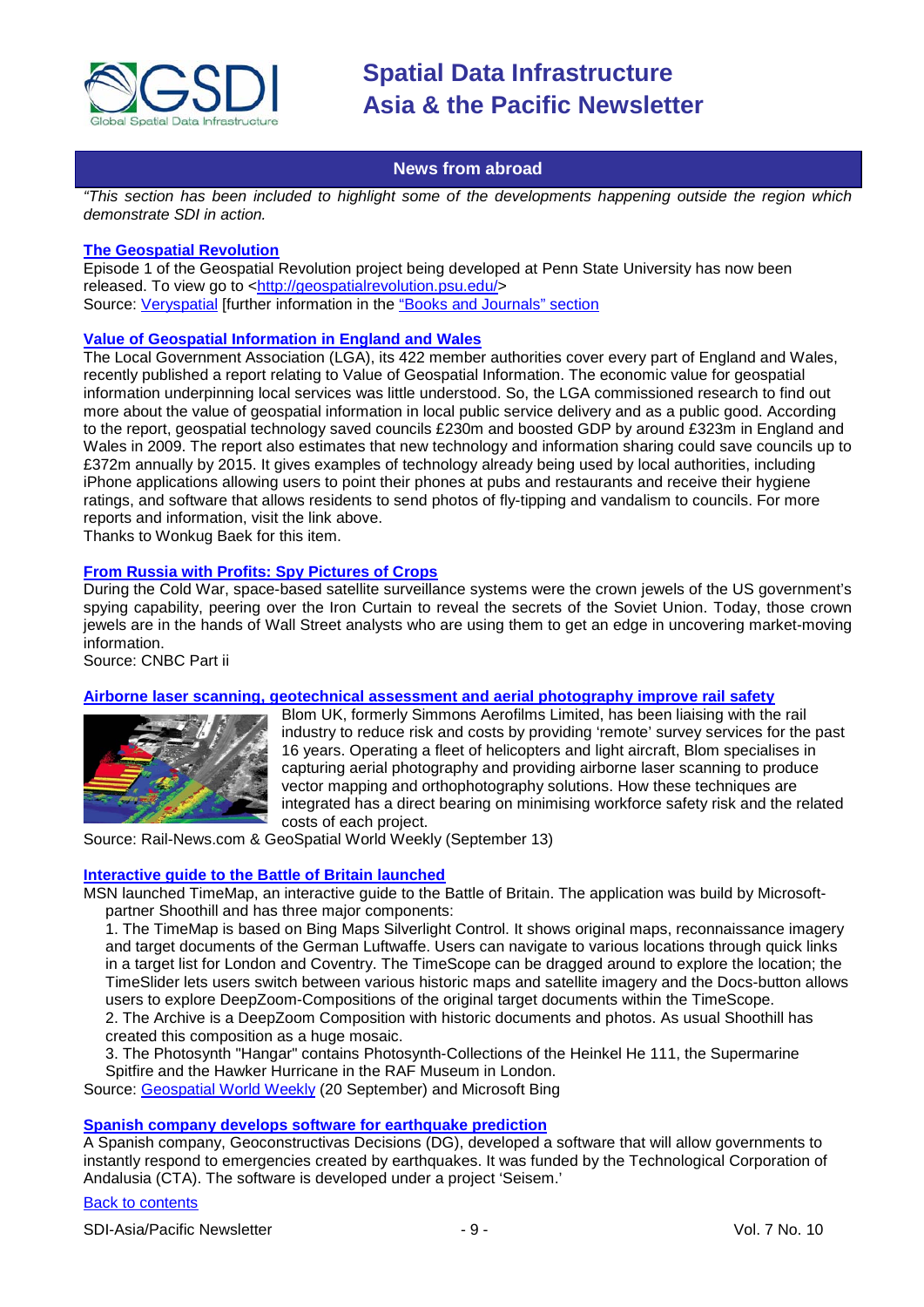

The software will allow monitoring and quantification of seismic risk at municipal level for their emergency planning and early warning. The 'software' developed by DG represent the seismic hazard of each point of the city on a digital map using GIS, which divides the city into zones of equal danger on the basis of action 'in situ' and local seismology. Furthermore, the GIS-based digital map specifies so-called lifelines, ie, hospitals, firefighters, schools and police.

Source: [Geospatial World Weekly](http://www.geospatialworld.net/index.php?option=com_content&view=article&id=18440%3Aspanish-company-develops-software-for-earthquake-prediction&catid=53%3Aapplication-natural-hazard-management&Itemid=1) (20 September) and Elmundo (Spain)

### **[Earth Observatory "Elegant figures" blog](http://earthobservatory.nasa.gov/blogs/elegantfigures/)**

#### **[GeoNova Portal \(Canada\)](http://www.gov.ns.ca/geonova/home/default.asp)**

The GeoNOVA Portal is the Province of Nova Scotia's gateway to geographic information about Nova Scotia.

**[Vector One](http://www.vector1media.com/vectorone)** - A Spatially Related Blog by Jeff Thurston of V1 magazine.

### **[Researcher tracks H1N1 virus with geospatial tools](http://www.dispatch.com/live/content/science/stories/2010/09/12/osu-researcher-honed-program-studying-flu-pandemic.html?sid=101)**

To track the H1N1 virus, Ohio State University researcher Daniel Janies used a supercomputer, Google Earth and a network of scientists who share genetic data. His programme shows how the virus mutated, spread and sickened people around the world.

Janies created similar maps that tracked the evolution of the SARS virus. His map showed how standard influenza changed over time to become resistant to a class of flu-fighting drugs that were overused treating livestock in China.

The virus emerged in Mexico, but Janies traced its genetic ancestry and linked it to viruses found in pigs, birds and people as far back as 1956.

Source: [Geospatial World Weekly](http://www.geospatialworld.net/index.php?option=com_content&view=article&id=18424%3Aresearcher-tracks-h1n1-virus-with-geospatial-tools&catid=56%3Aapplication-health&Itemid=1) (20 September) and the *Columbus Dispatch*

#### **AfriPop - Somalia**

The most recently completed dataset from AfriPop: Somalia.

Constructed from a combination of different surveys, together with spatial information on settlements, internally displaced population camps and land use, the 2010 estimated population distribution dataset is freely downloadable through clicking on [Somalia here.](http://www.clas.ufl.edu/users/atatem/index_files/Data.htm)

Full details on the methodologies used and assessments against existing data and maps are described in the accompanying [paper here.](http://www.ij-healthgeographics.com/content/9/1/45)

For the remainder of sub-Saharan Africa, expected in the near future, keep an eye on the link below for new dataset downloads over the coming months.

Source: [<http://www.afripop.org/>](http://www.afripop.org/)

#### **MAP – [Malaria Atlas Project](http://www.map.ox.ac.uk/)**

[Malaria](http://en.wikipedia.org/wiki/Malaria) is the ninth most significant cause of death and disability globally. Malaria transmission provides a barrier to national economic growth and poses a constant threat to health, well-being and economic stability to millions of poor people worldwide. After decades of neglect there is a renaissance in a commitment to reduce and eliminate this disease as part of a global effort to tackle diseases of poverty through the Millennium [Development Goals.](http://www.un.org/millenniumgoals/)

Spatial medical intelligence is central to the effective planning of malaria control. Forty years have passed since the cartography of malaria worldwide was taken seriously. The Malaria Atlas Project (MAP) was founded in 2005 to fill this niche for the malaria control community at a global scale.

### **[Ghana geospatial mapping priorities for 2011 budget](http://www.ghanaweb.com/GhanaHomePage/NewsArchive/artikel.php?ID=189121)**

Mr. Collins Dauda, Ghanian Minister of Lands and Natural Resources, speaking at the opening of the 2010 annual Land Surveyors Seminar on the theme: "National Navigation Systems; A Tool for Sustainable Development for a Better Ghana (25-26 August 2010)," assured the Surveyors in attendance of bright prospects. He indicated that the Government of Ghana has begun negotiations for the extension of the Land Administration Project for three years to undertake the preparation of base-maps, covering Greater Accra, Ashanti, and Western regions.

Mapping of other regions would be undertaken under different projects.

The rest of the projects include mapping the whole country at a scale of 1:50,000, mapping of seashore across the coastal line; railway network corridor; the Volta River Authority GRIDCO; network across the country and provision of large scale mapping at 1:2500.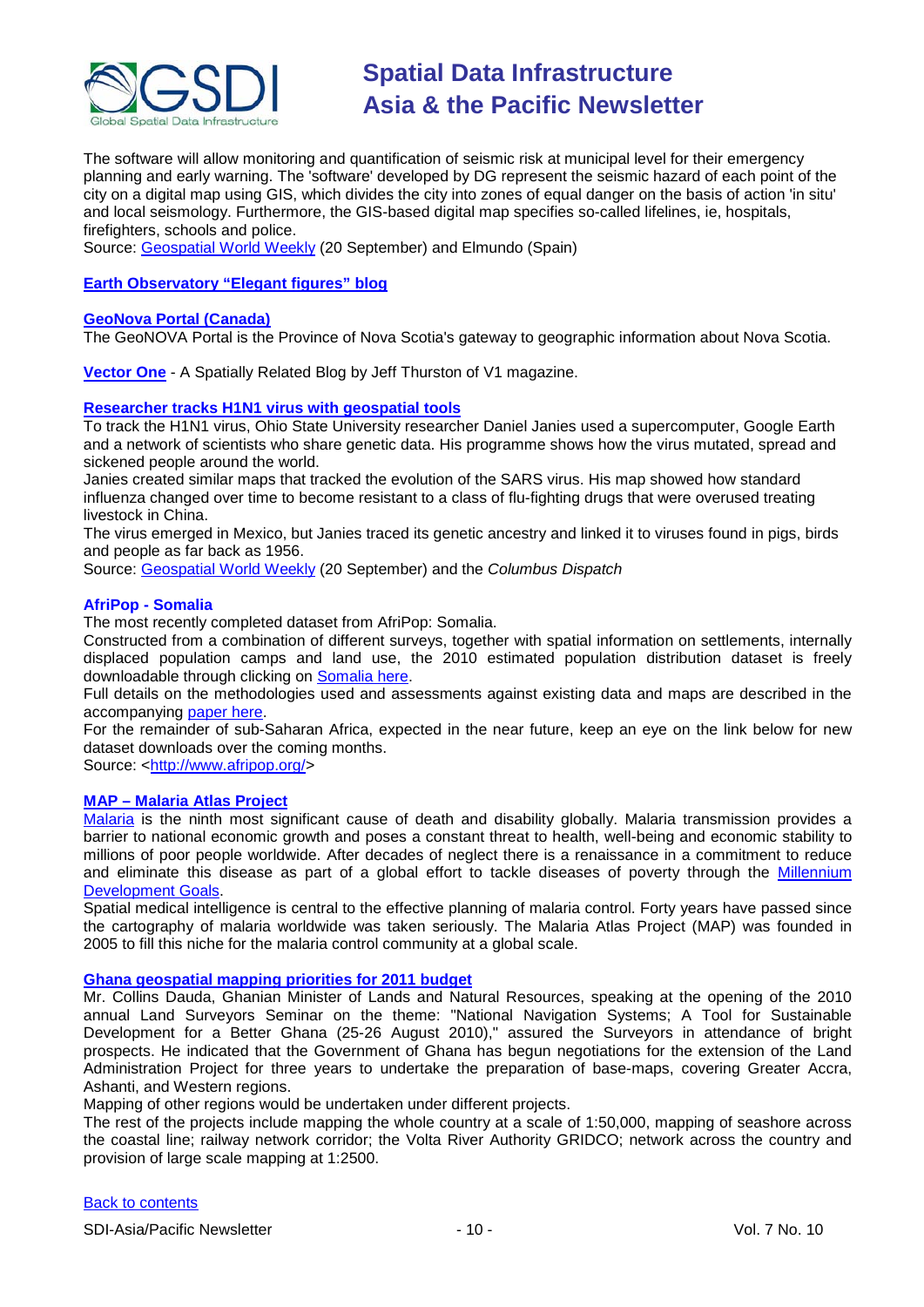

Other projects earmarked are development of a mapping policy, a geodetic reference network policy and national spatial data infrastructure policy; conversion of all analogue parcel data to digital parcel format; boundary demarcation for customary owners and street addressing and house numbering for Accra Metropolitan Assembly.

The Minister said all streets and houses will have a unique name and number respectively by the end of 2012, and that, "Government would depend largely on the co-operation and support of Land Surveyors and the [Ghana Institution of Surveyors]."

He said these projects would ensure an up-to-date spatial data, which would be made available for sustainable development, noting that, the last time "Ghana was mapped was in 1974 and that government will want to reverse this trend, under the Better Ghana Agenda and needs the total collaboration, dedication and support of Land Surveyors."

Source: Kate Lance

### **[Atlas reveals potential threats to soil biodiversity](http://www.geospatialworld.net/index.php?option=com_content&view=article&id=18497%3Aatlas-reveals-potential-threats-to-soil-biodiversity&catid=52%3Aapplication-natural-resource-management&Itemid=1)**

The European Commission's own research body, the Joint Research Centre, for the first time, published an indicator-based map of potential threats to soil biodiversity, in order to guide decision-makers in protecting this crucial resource.

The atlas highlights areas within Europe where soil biodiversity has maximum risk of decline relative to the current situation – notably parts of the UK, the Benelux countries and Northern France, although there are areas of high risk also in several other Member States. It provides a comprehensive source of information for researchers, policy makers and teachers. The atlas will be launched at the conference 'Soil, Climate Change and Biodiversity – Where do we stand?' in Brussels, during September 23 – 24, 2010. Source: Geospatial World Weekly and **Europa Press release** 

### **[Nature Maps Water Risks](http://apb.directionsmag.com/archives/8719-Nature-Maps-Water-Risks.html)**

A series of [maps](http://www.nature.com/news/2010/100929/full/news.2010.505/box/1.html) published in the journal *Nature*, details threats to human water security and freshwater biodiversity and reveal that large areas of world's are at risk of water shortages that could impact plant, animal and human water security. The areas of intensive agriculture and human settlement, including the US and Europe, are facing particularly acute water supply risks.

- [Nature News](http://www.nature.com/news/2010/100929/full/news.2010.505.html) (review of scientific journal article)

- [journal article](http://www.nature.com/nature/journal/v467/n7315/full/nature09440.html) (fee or subscription required)

Source: Directions Magazine [blog](http://apb.directionsmag.com/archives/8719-Nature-Maps-Water-Risks.html)

#### <span id="page-10-0"></span>[Back to contents](#page-0-0)

# **Articles**

# **[From the Assessment of Spatial Data Infrastructure To the Assessment of Community of Practice:](http://infoscience.epfl.ch/record/151696)  [Advocating an Approach by Uses](http://infoscience.epfl.ch/record/151696)** by [Noucher](http://infoscience.epfl.ch/search?f=author&p=Noucher%2C%20Matthieu&ln=en) and [Golay, P](http://infoscience.epfl.ch/search?f=author&p=Golay%2C%20Fran%C3%A7ois&ln=en)resented at: Geovalue 2010, Hamburg

(Germany), Sept. 30 - Oct. 2, 2010.

Spatial data sharing mechanisms are an important asset to territorial communities. They help them understand and control their long term development. In this perspective, this paper suggests a novel approach of geodata appropriation processes based on diverse socio-cognitive theories. This approach suggests that the evolution of spatial data infrastructures from rough data exchange platforms towards geospatial learning networks, also termed "communities of practice", and towards geo-collaboration platforms supporting co-decision may be a significant driver or added value. Thus, it is important to consider these new perspectives in the evaluation criteria and processes of spatial data infrastructures. Source: InfoScience

**[Deepwater oil spill: Stretching the possibilities](http://www.gisdevelopment.net/magazine/global/2010/august/32-Deepwater-oil-spill-Stretching-the-possibilities.htm)** b[y Dawn Forsythe,](mailto:Dawn.Forsythe@noaa.gov) Communications Specialist,

National Oceanic and Atmospheric Administration, Office of Coast Survey

The BP Deepwater oil spill in the Gulf of Mexico is an environmental and economic tragedy. As oil continues to spew from the well (as this is written), the innovative responses by governments, industries and the public has been unmatched to the point that one is reminded of Albert Einstein's observation: "in the middle of a difficulty lies opportunity."

National Oceanic and Atmospheric Administration (NOAA), the United States' lead science agency for the oil spill response, is tackling the "opportunity," developing novel uses for traditional geospatial tools, applying new

# [Back to contents](#page-0-0)

SDI-Asia/Pacific Newsletter  $\sim$  11 - 11 - Vol. 7 No. 10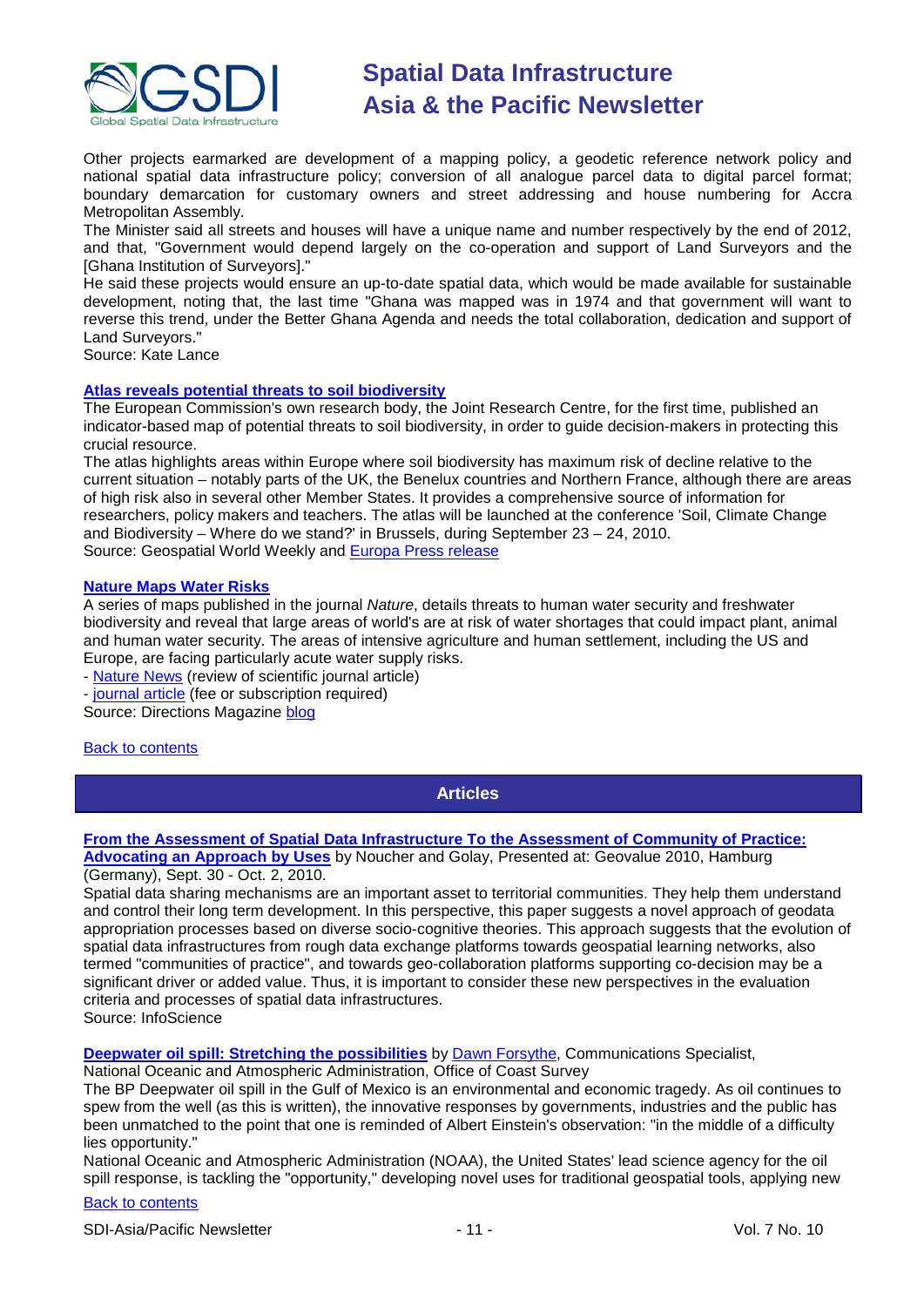

thinking to dependable processes, and pioneering geospatial applications that are borne of desperate times. NOAA is covering all spatial and temporal dimensions - satellites in space, planes in the air, ships on the sea, and sonar beaming to the ocean floor - to provide the best available scientific advice to the full range of responders. It is not an exaggeration to say that NOAA and other US agencies are managing what may be the largest single collection of spatial data to occur, ever, with the single possible exception of NASA's collection of spatial data for the universe.

Source: GeoSpatial World (August 30, 2010)

#### **["Neogeographic" Approach to Inexpensive Oil Spill Mapping](http://www.directionsmag.com/articles/neogeographic-approach-to-inexpensive-oil-spil-mapping/131048)** by [Jeffrey Warren and Stewart Long](http://www.directionsmag.com/authors/jeffrey-warren-and-stewart-long/130086)

The Deepwater Horizon oil disaster in the Gulf of Mexico was an opportunity for a small group of geospatial activists promoting crowd-sourced information to apply low-cost mapping techniques. By taking a neogeographic approach to aerial imaging with consumer-off-the-shelf hardware and software, open source GIS, and crowd-sourced field mapping techniques, they regularly produced maps of a variety of oil-affected sites without great cost. They collected data using balloons and kites and small digital cameras, and mapped and shared the information with local organizations. You'll find the author's approach well suited to crisis mapping.

Source: Directions Magazine

#### **[Out of Water: From Abundance to Scarcity and How to Solve the World's Water Problems](http://www.sciencealert.com.au/opinions/20100609-21297.html)**

By Colin Chartres and Samuyuktha Varma

World leaders, scientists and campaigners have spent 15 years arguing about whether climate change was caused by humankind. As a result, the small window of opportunity governments had to cut greenhouse gases and prevent climate change passed by without them taking any effective action. With many nations now appearing to be experiencing the weather extremes forecast by climate change scientists, adaption is our only remaining choice. And whereas mitigation was all about reducing harmful gases, adaptation is all about how we manage water.

Source: ScienceAlert and [International Water Management Institute](http://www.iwmi.cgiar.org/index.aspx)

## **[Land Maintenance Actions in the Turin Province of Italy: A GIS Approach -](http://www.vector1media.com/articles/features/15487-land-maintenance-actions-in-the-turin-province-of-italy-a-gis-approach-part-1) Part 1**

by D. Godone; G. Garnero; R. Chiabrando; A. Caimi; S. Stanchi and E. Zanini In the last decades the interest for sustainable development of mountain areas has considerably increased for different reasons. As stated in chapter 13 of AGENDA 21, mountain regions are a source of biodiversity and environmental resources. At the same time, the population's decrease generally caused a loss of indigenous knowledge and natural resources conservation, too. Source: V1 Magazine

**[Ground Truthing Crop Circles](http://ruraldeliveryblog.blogspot.com/2010/09/ground-truthing-crop-circles.html)** by Michael Hofferber

Verifying satellite or remote sensing images by ground inspection. Source: Rural Delivery blog

### **[Irrigation projects and assessment of land use/ land cover change of chikotra basin \(Maharashtra\)](http://geospatialworld.net/index.php?option=com_content&view=article&id=18505%3Airrigation-projects-and-assessment-of-land-use-land-cover-change-of-chikotra-basin-maharashtra-using-multi-temporal-satellite-data&catid=115%3Aagriculture-irrigation&Itemid=41)  [using multi-temporal satellite data](http://geospatialworld.net/index.php?option=com_content&view=article&id=18505%3Airrigation-projects-and-assessment-of-land-use-land-cover-change-of-chikotra-basin-maharashtra-using-multi-temporal-satellite-data&catid=115%3Aagriculture-irrigation&Itemid=41)** by [Sachin Panhalkar](mailto:panhalkarsachin@yahoo.%20co.in) & C. T. Pawar

**Abstract:** Land use /land cover change (LULCC) is a general term for the human modification of Earth's terrestrial surface. Though humans have been modifying land to obtain food and other essentials for thousands of years; current rate, extents and intensities of LULCC are far greater after the introduction of irrigation projects. Hence, it is of prime importance to assess the land use/ land cover changes with respect to the development activity like irrigation. The region selected for the present study is Chikotra basin of south Maharashtra. It is located between 16° 5'48'' to 16° 19' 32'' north latitudes and 74° 4' 25'' to 74° 17' 48'' east longitudes occupying an area of 29,076 hectares. The study was carried out using IRS 1C, LISS III data of February 25, 1991 (pre-treatment) and IRS P6, LISS III data of February 14, 2008 (post-treatment) covering the watershed to assess the changes in land use / land cover for which supervised classification technique has been applied. NDVI index is also calculated to assess biomass conditions and post classified change detection technique is used for accurate detection and efficient analysis of changes during the period of investigation. The analysis reveals that only 16.16 per cent of additional land has been brought under irrigation. The overall assessment of the irrigation project is not satisfactory as only 60 per cent target area has been achieved through completed projects.

Source: Geospatial World Weekly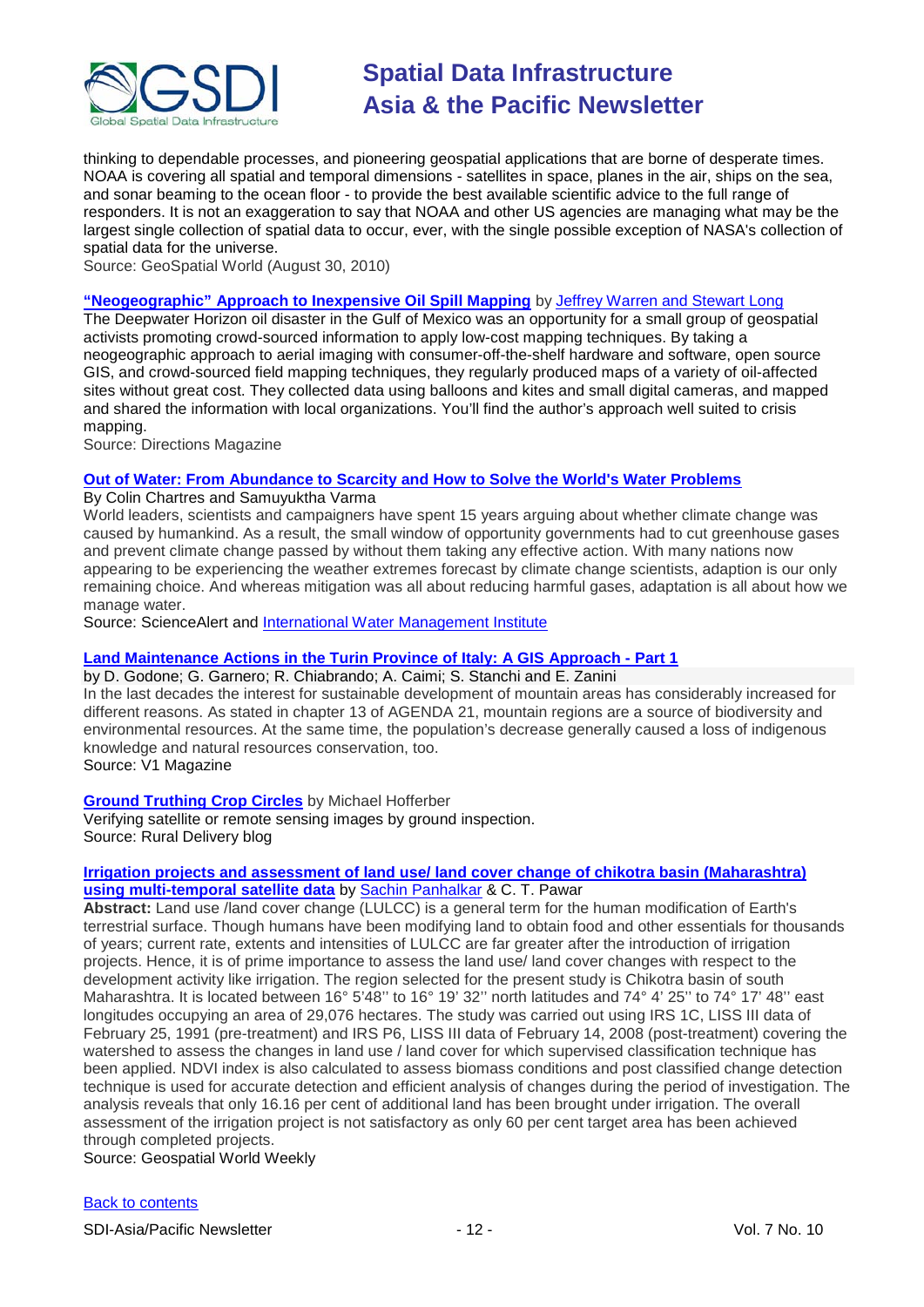

# **[Sharing Geographic Data in Austria](http://www.vector1media.com/articles/features/15724-sharing-geographic-data-in-austria)** by Mariana Belgiu and Karen Richardson

Austria encompasses much of the mountainous territory of the eastern Alps, containing many snowfields, glaciers and snow capped peaks. Hidden among the forests and woodlands that cover almost half of the land are glistening palaces and gabled houses nestled in valleys near idyllic farms.

To protect the beauty and splendor of its natural resources, Austria has been an active user of GIS for the past 25 years. However, Austria consists of nine independent federal states, each with their own provincial government. This has led to the creation and management of geographic resources being scattered across many organizations. Having disparate data sources makes it difficult to use the information to make more informed decisions on social and environmental issues. To solve this problem, it is necessary to develop a coordinated spatial information system capable of data sharing and re-use on national and regional as well as cross-sector scales.

Source: V1 Magazine

### **[A 3D Client to Improve Management of Motorways: a Single Point of Access to a Complex Spatial Data](http://www.vector1media.com/articles/features/15712-a-3d-client-to-improve-management-of-motorways-a-single-point-of-access-to-a-complex-spatial-data-infrastructure)**

**[Infrastructure](http://www.vector1media.com/articles/features/15712-a-3d-client-to-improve-management-of-motorways-a-single-point-of-access-to-a-complex-spatial-data-infrastructure)** by Raffaele de Amicis, Giuseppe Conti, Stefano Piffer, Federico Prandi and Marco Calderan Management of major transport infrastructures such as highways is an extremely complex task that requires different teams handling a vast range of very heterogeneous static and real-time information. This challenge has been faced in the context of one of Italy's most important motorways, through development of a scalable spatial data infrastructure that allows managing a wide range of Geographical Information (GI). Source: V1 Magazine

### <span id="page-12-0"></span>**[Back to contents](#page-0-0)**

# **Books and Journals (& Videos)**

**[The American Surveyor](http://www.amerisurv.com/)** is available on-line and contains much of interest, for example [History](http://www.amerisurv.com/content/view/4109/156/) and [Archives.](http://www.amerisurv.com/content/view/4677/153/)

# *[Geographic Information Systems and Science, Third Edition](http://www.amazon.com/exec/obidos/ASIN/0470721448/directionsm00-20)* by Longley, Goodchild, Maguire & Rhind.

The Third Edition of this bestselling textbook has been fully revised and updated to include the latest developments in the field and still retains its accessible format to appeal to a broad range of students. Now divided into five clear sections the book investigates the unique, complex and difficult problems that are posed by geographic information and together they build into a holistic understanding of the key principles of GIS. From Wiley, 2010.

# *[Magnificent Maps: Power, Propaganda and Art](http://www.amazon.com/exec/obidos/ASIN/0712350926/directionsm00-20)* by Barber & Harper

Maps are often as much a visual art form as they are a practical tool for navigation. Of particular visual interest are display maps — maps that often used size and beauty to convey messages of regional and social status and power. Despite their historical significance, many of these display maps have been lost and destroyed over time. *Magnificent Maps* brings together the best surviving examples in order to illustrate their role in early modern Europe and describe the settings in which they were displayed. From The British Library, 2010.





# *[The Image of the World: 20 Centuries of World Maps](http://www.amazon.com/exec/obidos/ASIN/0712350896/directionsm00-20)* by Peter Whitfield

Though technology has changed the tools of navigation available to us, maps are still the irreplaceable foundation of place and orientation. In this updated edition of *Image of the World*, map expert Peter Whitfield guides readers through a collection of some of the most extraordinary examples of maps—both visually stunning and historically revealing. From The British Library, 2010.

# *[Infinite City: A San Francisco Atlas](http://www.amazon.com/exec/obidos/ASIN/0520262506/directionsm00-20)* by Rebecca Solnit

What makes a place? *Infinite City*, Rebecca Solnit's brilliant reinvention of the traditional atlas, searches out the answer by examining the many layers of meaning in one place, the San Francisco Bay Area. Aided by artists, writers, cartographers, and twenty-two gorgeous color maps, each of which illuminates the city and its surroundings as experienced by different inhabitants, Solnit takes us on a tour that will forever change the way we think about place. She explores the area thematically--connecting, for example, Eadweard Muybridge's foundation of motion-picture technology with Alfred Hitchcock's filming of Vertigo. Across an urban grid of just

# [Back to contents](#page-0-0)

SDI-Asia/Pacific Newsletter  $\sim$  13 - 13 - Vol. 7 No. 10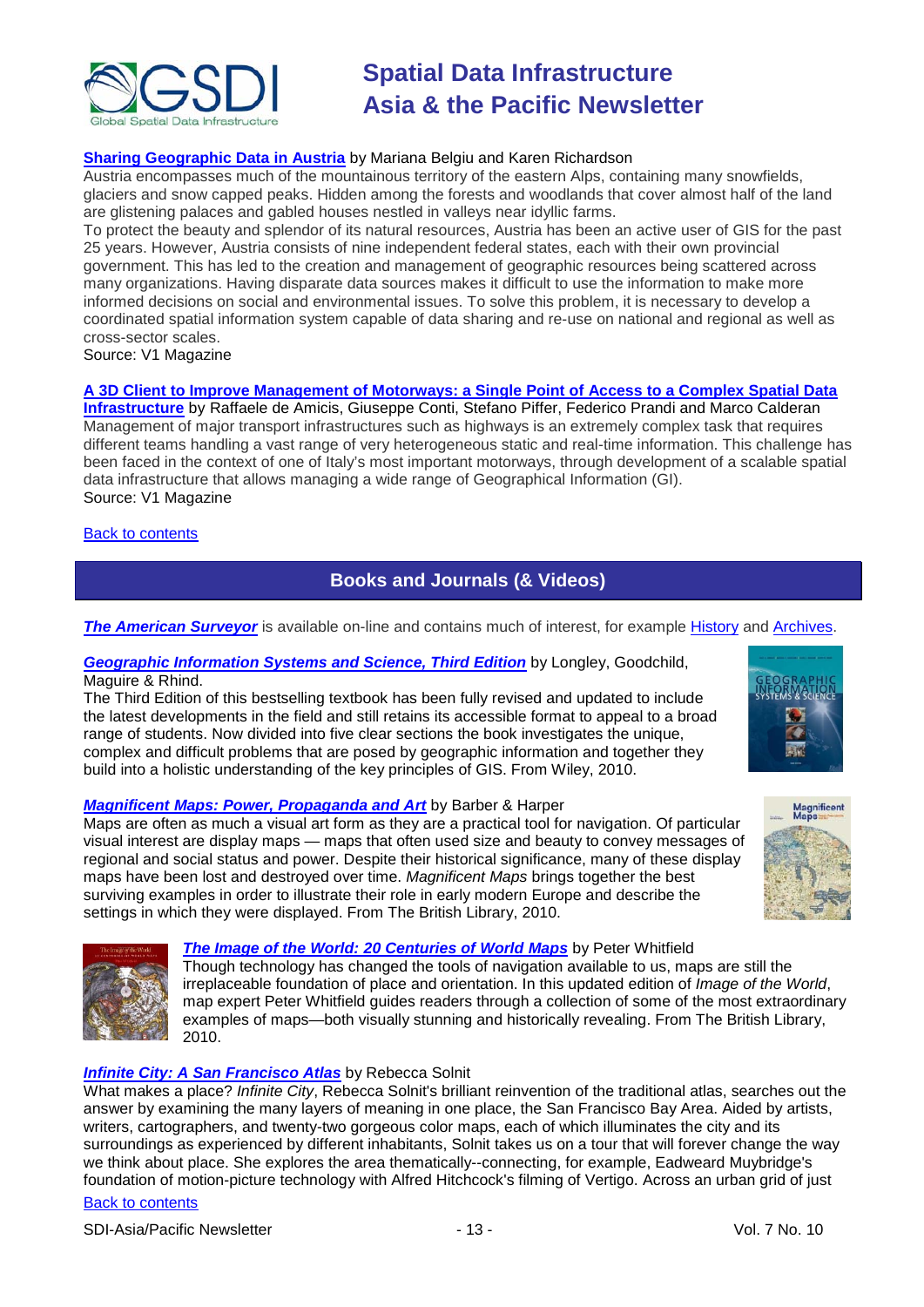

seven by seven miles, she finds seemingly unlimited landmarks and treasures--butterfly habitats, queer sites, murders, World War II shipyards, blues clubs, Zen Buddhist centers. From the University of California Press, 2010.

# **[SERVIR-Africa community news](http://www.servir.net/africa/index.php?option=com_mamblog&Itemid=54&task=show&action=all&id=0&ignorecount=1)** - August 2010

#### **The Mapmaker's Eye - [David Thompson on the Columbia Plateau](http://www.vector1media.com/articles/reviews/14239-the-mapmakers-eye-david-thompson-on-the-columbia-plateau)** (Review by Jeff Thurston of v1 Media)

By Jack Nisbet, [Washington State University Press, 1](http://www.wsupress.wsu.edu/)80 pages, Softcover ISBN: 0- 87422-285-0, 2005

Unlike many of his sea-going counterparts, explorer and geographer David Thompson spent most of his life on the ground paddling and walking the rivers and land of western Canada and the Pacific north-west. His mark was made throughout these regions, extending from Hudson Bay to British Columbia and into the United States where he crossed lands previously touch by Lewis and Clark to those in the headwaters of the Missouri River. Mapmaker's Eye traces the life and journeys of David Thompson whose



efforts charted the Columbia River's length and crossed much of western Canada for the first time while working for the North West Company.

# **[Map Scripting 101: An Example-Driven Guide to Building Interactive Maps with Bing, Yahoo!, and](http://www.amazon.com/gp/product/1593272715?ie=UTF8&tag=vectmedi-20&creativeASIN=1593272715)  [Google Maps](http://www.amazon.com/gp/product/1593272715?ie=UTF8&tag=vectmedi-20&creativeASIN=1593272715)** by Adam DuVander

Websites like MapQuest and Google Maps have transformed the way we think about maps. But these services do more than offer driving directions—they provide APIs that web developers can use to build highly customized map-based applications.

In *Map Scripting 101*, author Adam DuVander delivers 73 immediately useful scripts that will show you how to create interactive maps and mashups. You'll build tools like a local concert tracker, a real-time weather map, a Twitter friend-finder, an annotated map of Central Park, and much more. And because the book is based on the cross-platform Mapstraction JavaScript library, everything you create will be able to use nearly any mapping service, including OpenStreetMap, MapQuest, Google, Yahoo!, and Bing.

# **[Journal of Spatial Information Science](http://josis.org/index.php/josis/index)**

# *The World in 2050: Four Forces Shaping Civilization's Northern Future*



As global pressures mount, the New North is well-positioned to prosper economically in the 21st century, a UCLA geographer predicts in a new book called *The World in 2050: Four Forces Shaping Civilization's Northern Future* (Release date of September 23, 2010). In the book, the author predicts that, "As worldwide population increases by 40 percent over the next 40 years, sparsely populated Canada, Scandinavia, Russia and the northern United States will become formidable economic powers and migration magnets." While wreaking havoc on the environment, global warming will liberate a treasure trove of oil, gas.

water and other natural resources previously locked in the frozen north, enriching residents and attracting newcomers. And these resources will pour from northern rim countries (NORCs) precisely at a time when natural resources elsewhere are becoming critically depleted, making them all the more valuable. For more information see [UCLA Newsroom.](http://newsroom.ucla.edu/portal/ucla/global-warming-s-silver-lining-169919.aspx)

[Thanks to Wonkug Baek for bringing this book to our attention]

**[The Geospatial Revolution Project](http://geospatialrevolution.psu.edu/)** from Penn State University Public Broadcasting is finally live. The first episode moves very rapidly over the timeframe of mapping and the development of geospatial technologies starting with etched Babylonian maps dating from 2300 B.C on up to today's geospatial advances. The episode segues into how users have gone from being passive recipients of geographic information to active participants in the collection and reporting of that information. There is an interesting segment on the Haiti crisis mapping and how crowd sourcing efforts coordinated by Ushahidi and Open Street Map were critical in helping coordinate relief efforts. The episode features insights from a people representing a variety of academic, news media, U.S. government, and commercial geospatial companies. There are four episodes listed. The second episode is slated for November 2nd. Episodes 3 and 4 will air in 2011 (February 1st and March 15th). More detail about the first episode can be read in the [press release.](http://news.gislounge.com/2010/09/penn-state-video-illustrates-benefit-of-gps-technology-in-disasters/)

Source: [gislounge.com](http://gislounge.com/) [Thanks to Wonkug Baek for bringing this series to our attention]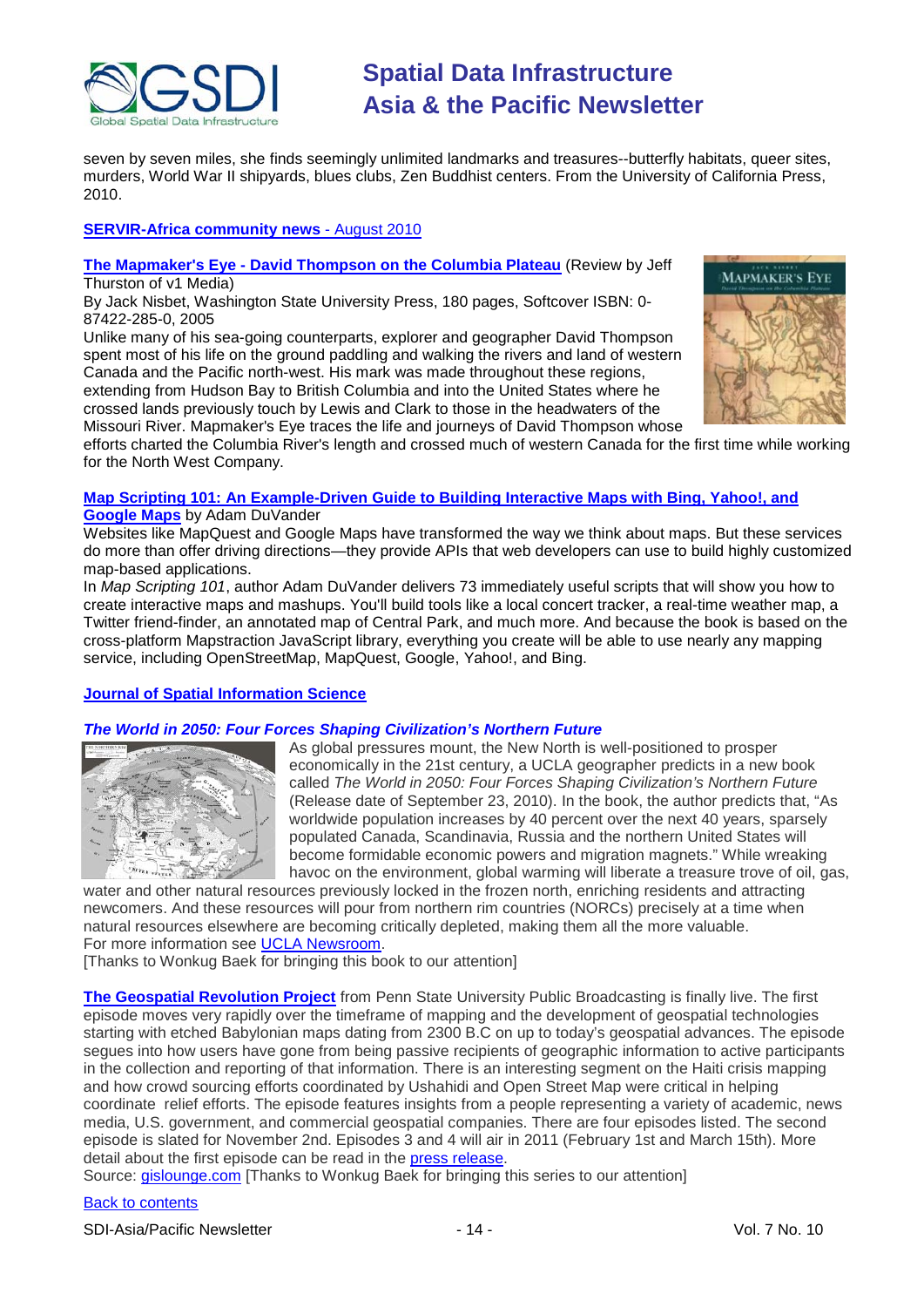

#### **[National Geographic's Ninth Edition Atlas Touts Technology Use](http://asmmag.com/news/national-geographic-s-ninth-edition-atlas-touts-technology-use)** National Geographic has recently completed the Ninth Edition of the *Atlas of the World*,



set to ship in mid-October. This latest edition adds new maps of conflict areas such as Afghanistan, Pakistan, and Iraq. There are also spreads dealing with trends such as water scarcity, global warming and energy resources.

The eight-edition Atlas, released in 2005, used GIS extensively for the creation of maps and for the book's index. GIS was first used

for the seventh edition in 1999, and the use of the technology has grown steadily since. In fact, the use of geospatial tools is now part of the marketing for this volume. The newest Atlas can be viewed online, including a video and page views [here.](http://www.nationalgeographic.com/atlas/) Source: Asian Surveying & Mapping



# **[New environmental atlas published in Azerbaijan](http://asmmag.com/news/new-environmental-atlas-published-in-azerbaijan)**

The [State Land and Cartography Committee of Azerbaijan](http://en.trend.az/search/?str=State+Land+and+Cartography+Committee+of+Azerbaijan&m=a) issued a new edition of Environmental Atlas, which fully describes the environmental situation in Azerbaijan and around the world, the State Committee reported. Unlike the old edition, which was published in Azeri and Russian languages, the new edition was prepared in Azeri and English languages.

The new edition presents 20 additional maps, in particular the situation of the health of citizens, the content of oil carbo-hydrogen in surface water, the content of metals in the earth, land-ecological map of Shirvan and others.

Source: Asian Surveying & Mapping & [Trend.az](http://en.trend.az/capital/realest/1758783.html)

### *[Interacting with Geospatial Technologies](http://www.amazon.com/exec/obidos/ASIN/0470998245/directionsm00-20)* by Muki Haklay

I like to divide technology books into two groups: those that tell you what to do and how to do it, and those that present the background with just a nod to suggested "best practices." Muki Haklay's *Interacting with Geospatial Technologies* falls squarely into the second group. That should not keep people interested in the former from reading it. In fact, it's my sense that few of us in geospatial technology spend enough time on either the practical implementations or research related to the human computer interface (HCI) of the geospatial products we build and use.

Source: Directions Magazine [book review](http://www.directionsmag.com/articles/book-review-interacting-with-geospatial-technologies-by-muki-haklay/132456) by Adena Schutzberg

#### <span id="page-14-0"></span>[Back to contents](#page-0-0)

# **Just for Fun!**

#### **[Amateur surveyors discover 'super-mountain'](http://www.geospatialworld.net/index.php?option=com_content&view=article&id=18485%3Aamateur-surveyors-discover-super-mountain&catid=66%3Aapplication-miscellaneous&Itemid=1)**

A Snowdonia (United Kingdom) peak has leapt into the ranks of "super-mountain" after amateur surveyors found its height to be 1.8m (about 5ft 11in) higher than previously believed. The discovery takes Glyder Fawr in the Snowdonia National Park up from 999m (3,278ft) above sea level to 1000.8m (3,283ft). That makes National Trust-owned Glyder Fawr Wales' fifth "super mountain". Source: Geospatial World Weekly & [BBC News](http://www.bbc.co.uk/news/uk-wales-north-west-wales-11375937)

#### **[Mapping penguin colonies from space](http://penguinology.blogspot.com/2010/08/more-on-mapping-penguin-colonies.html)**

Penguin poo, or 'guano', can provide scientists with a wealth of information, especially when viewed from space. For example, using high resolution satellite images, the spatial extent of a penguin colony – which could extend for kilometres – can be discerned by the guano's distribution. For biologists such as the Australian Antarctic Division's Dr Colin Southwell, this offers a way of developing maps of habitat occupied by penguin colonies. Such maps, used in combination with an estimate of penguin numbers within smaller parts of the habitat, could enable accurate estimates of penguin numbers across very broad regions; such as the whole of East Antarctica. Source: Penguinology blog & [GeoSpatial World](http://www.gisdevelopment.net/ezine/weekly/aug3010.htm) (August 30)

#### **[The US Government Can Use GPS to Track Your Moves](http://www.time.com/time/nation/article/0,8599,2013150,00.html#ixzz0yQUe0i6Y)**

[Back to contents](#page-0-0) Last month's newsletter reported that the US Court of Appeals for the DC circuit had ruled that the installation of [a GPS device on a suspect's motor vehicle was illegal.](http://legaltimes.typepad.com/blt/2010/08/dc-circuit-gps-police-surveillance-requires-warrant.html) The US Court of Appeals for the 9th circuit has issued a contrary ruling that allows law enforcement officers to install such a device. We assume that the matter will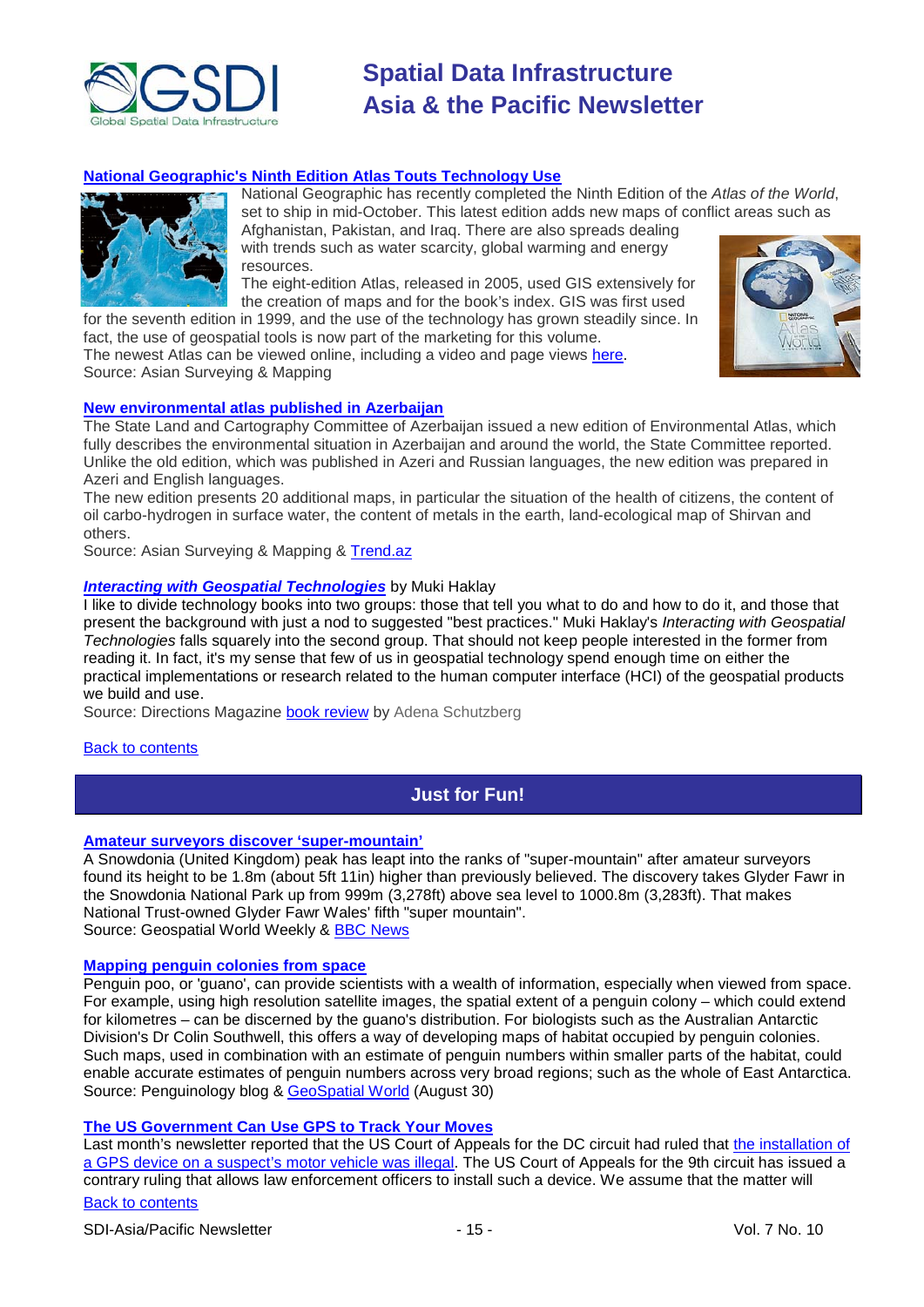

eventually come before the Supreme Court (the US's highest court) to resolve the issue. Source: Time magazine (August 25) & [GeoSpatial World](http://geospatialworld.net/index.php?option=com_content&view=article&id=18278%3Aindividual-privacy-at-stake&catid=78%3Amiscellaneous-policy&Itemid=1) (August 30) **UPDATE:** [Prosecution Urges Full Court to Review Warrantless GPS Case in D.C.](http://legaltimes.typepad.com/blt/2010/09/doj-urges-full-court-to-review-warrantless-gps-case-in-dc.html)

Federal prosecutors in Washington have urged the full U.S. Court of Appeals for the D.C. Circuit to reverse a controversial ruling in August that said law enforcement authorities must get a warrant to use a GPS device to track a suspect.

Source: the Blog of Legal Times

*Directions Magazine* [Map Gallery](http://www.directionsmag.com/mapgallery/) has only recently commenced but has much potential for readers & browsers.

# **[London's map for criminologists](http://londonist.com/2010/09/all_of_londons_murdersmapped.php)**

A new website, [www.murdermap.co.uk,](http://www.murdermap.co.uk/) is compiling data on every reported murder in the London's history, and then mapping the results with the help of Google Maps. Murder Map will eventually bring together the incredible archives of the Old Bailey with details of modern murders.

Source: [Geospatial World Weekly](http://www.geospatialworld.net/index.php?option=com_content&view=article&id=18439%3Alondons-map-for-criminologists&catid=47%3Aproduct-surveying-mapping&Itemid=1) (20 September) and [http://londonist.com](http://londonist.com/)

# **[Harry Potter's map comes to life with GIS?](http://gcn.com/articles/2010/09/20/editorial-harry-potter-gis.aspx)**

In "Harry Potter and the Prisoner of Azkaban," J.K. Rowling introduced the Marauder's Map, a magical piece of parchment that would let the user see the location, around the clock and in real time, of everyone on the Hogwarts school grounds. Now, 11 years after the novel appeared, something like a Marauder's Map isn't that far from reality. Pretty soon, everybody might have one, according to an article, published in Government Computer News.

Source: [Geospatial World](http://www.geospatialworld.net/index.php?option=com_content&view=article&id=18464:harry-potters-map-comes-to-life-with-gis&catid=48&Itemid=1) and GCN

**[Aurora online](http://www.gisdevelopment.net/ezine/weekly/imgoftheweeksep2710.htm)** (Geospatial World Weekly's "Image of the Week") **[Thousands view northern lights on website](http://www.thestar.com/news/sciencetech/science/article/864634--thousands-view-northern-lights-on-website)** Source: *The Toronto Star* [Images & videos](http://www.asc-csa.gc.ca/eng/astronomy/auroramax/default.asp) from the Canadian Space Agency (A [website](http://www.asc-csa.gc.ca/eng/default.asp) well worth visiting)



# **[Remote sensing search for 'unobtanium'](http://www.geospatialworld.net/index.php?option=com_content&view=article&id=18472%3Aboeing-launches-search-for-unobtanium&catid=66%3Aapplication-miscellaneous&Itemid=1)**

Boeing has signed a deal to deploy remote sensing technology to map out US deposits of rare earth elements. The rare earth family of minerals is the real-life version of the precious element "unobtanium" in James Cameron's movie "Avatar." They are used to make everything from military hardware to humble cell phones, but could soon be in short supply as worldwide demand outstrips mining production in China. Source: Geospatial World Weekly and [TechNewsDaily](http://www.technewsdaily.com/exclusive-boeing-launches-search-for-crucial-rare-earth-elements-1260/)

#### **[Future online password could be a map](http://www.msnbc.msn.com/id/39276642/ns/technology_and_science-security/)**

Between super-powered hacker computers and keystroke recording malware, traditional passwords may no longer be secure enough. To overcome these problems, computer scientist Bill Cheswick has devised a new method for logging into secure areas: clicking on a map.

Speaking at the New York Institute of Technology Cyber Security Conference, Cheswick described how users could memorise the exact spot on a satellite photo, with the longitude and latitude serving as the access code. By zooming down through the map to the high level of resolution, users can graphically produce a nearly unbreakable password that neither people nor viruses could track. Source: MSNBC.com and [Geospatial World Weekly](http://www.geospatialworld.net/index.php?option=com_content&view=article&id=18483%3Amaps-the-new-password&catid=66%3Aapplication-miscellaneous&Itemid=1)

#### <span id="page-15-0"></span>[Back to contents](#page-0-0)

# **Training Opportunities**

## **[Workshop on Open Source GIS for Distributed and Interoperable SDI Model](http://e-geoinfo.net/git4ndm2010/workshop.htm)**

Conducted by: Dr. R.D. Gupta, Professor (Geoinformatics) and Coordinator, GIS Cell at Motilal Nehru National Institute of Technology (MNNIT), Allahabad, India.

**Held in conjunction with the 3rd International Conference on Geoinformation Technology for Natural Disaster Management & Rehabilitation (GIT4NDM 2010), 19-20 October 2010, Chiang Mai, Thailand** Spatial Data Infrastructure (SDI) is increasingly being acknowledged as a soft national resource and has become a part of the basic infrastructural facilities that needs to be efficiently coordinated and managed in the interests of the nation. SDI is an evolving concept and can be viewed as an enabling platform linking spatial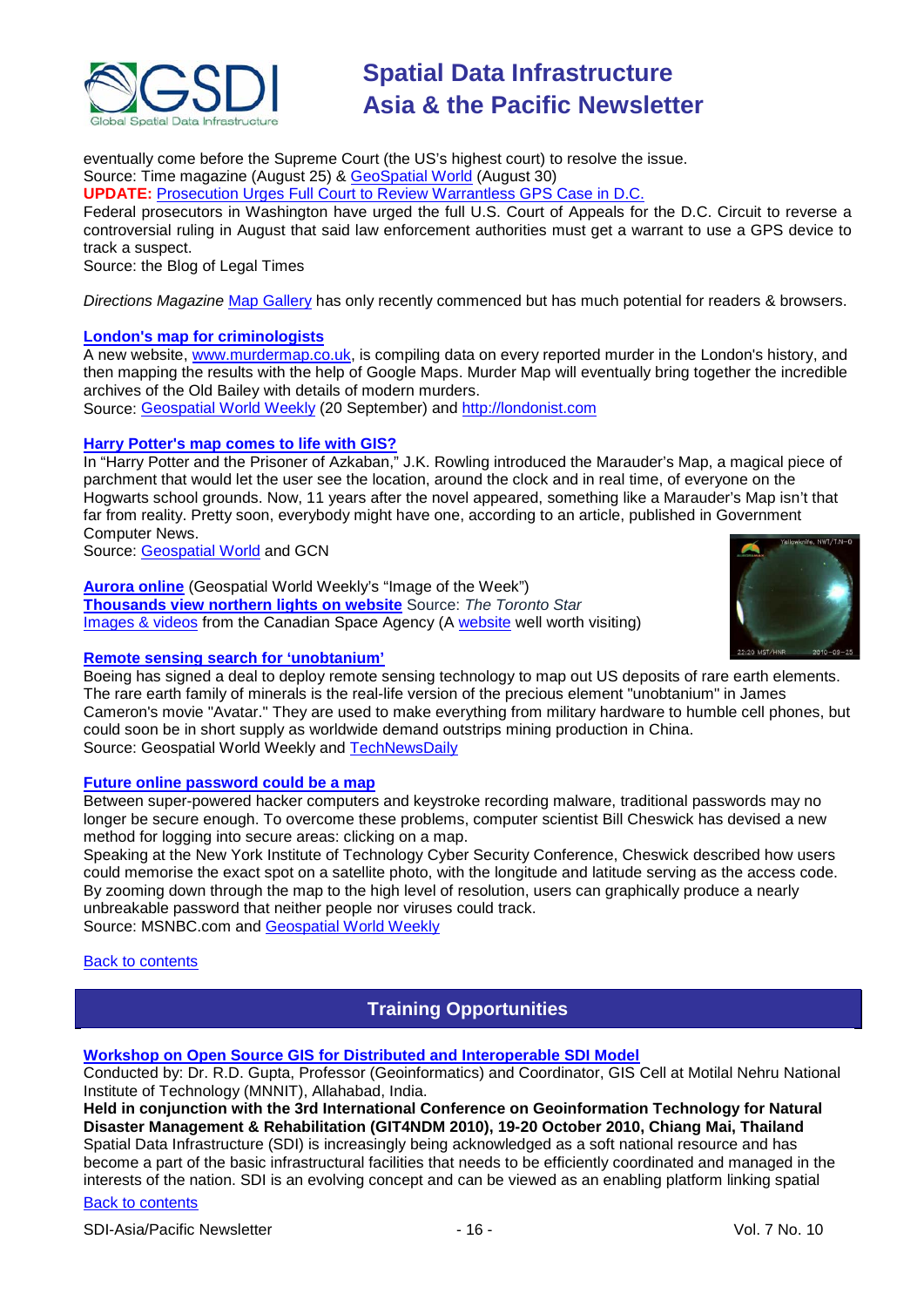

data producers, providers, value adders and users to provide access, sharing and integration of spatial data and geospatial services for social, environmental and economic activities. The information required for the success of any disaster management plan is diverse, spatial and temporal in nature. An operational SDI can be used for the development and implementation of effectively strategies for natural disaster mitigation, management and rehabilitation.

Open Source Software in the field of GIS are growing rapidly and in general follows the open GIS standards provided by OGC and W3C. Now-a-days, Open Source Geospatial Resources (OSGR) projects can offer rich functionality, robustness, cooperation from contributing developers and continuous improvement. OSGR can be efficaciously used for the development of an efficient and cost effective interoperable SDI model. This can be used by organisations associated with the development and implementation of SDI and will increase its applicability in the developing countries.

The proposed workshop will provide an overview of SDI concepts, SDI standards and geospatial web services. OSGR based distributed and interoperable SDI model will be the major focus of discussions. The prototype SDI model developed will be demonstrated along with sharing of the experiences gained through the use of OSGR like Open JUMP GIS, Quantum GIS, MySQL, Apache Tomcat, ALOV and GeoServer for the development of SDI model.

# **[Guide to College Majors in Geographic Information Systems](http://www.worldwidelearn.com/online-education-guide/science/gis-major.htm)**

## **[Transparency in Land](http://www.aru.ac.tz/page.php?id=136) Administration - (2 weeks) - Ardhi University TANZANIA (18 – 31 November, 2010)** Course objectives:

Transparency in land administration is a critical factor and a precondition for enhanced good governance. It is also a major step towards elimination of corruption in land administration. The objectives of this course are;

To share innovative tools to achieve tenure security and transparency in land administration;

To enhance participants' awareness and understanding of transparency, disclosure management and flow of information in land administration matters; and

To inculcate knowledge on tools required to engender and operationalise and monitor transparency in land administration.

*Directions Magazine* [Webinars](http://www.directionsmag.com/webinars/) (Web Seminars)

# **[Free Upcoming Webinar on 3D City GIS](http://asmmag.com/news/free-upcoming-webinar-on-3d-city-gis)**

V1 Magazine is moderating and introducing a free 3D City webinar that will take place on Wednesday, Oct. 13 at 11 am EDT. The webinar highlights the capabilities of Bentley's powerful collaboration, design, and analysis functionality coupled with Oracle's robust 3D data storage in Oracle Spatial 11g.

# **OpenGeo Releases Training Courses Under Creative Commons**

At the Free and Open Source Software for Geospatial (FOSS4G) conference in Barcelona this past week, OpenGeo announced the availability of its training materials online, licensed under the Creative Commons Share-Alike With Attribution license. Introductory workshops on the PostGIS spatial database, OpenLayers web mapping library, and the GeoServer map and feature server are all available [online.](http://www.workshops.opengeo.org/)

**[Vexcel Imaging Web Events](http://www.microsoft.com/ultracam/en-us/WebEvents.aspx) (Webinars) -** including past webinars

<span id="page-16-0"></span>[Back to contents](#page-0-0)

# **Funding Opportunities, Awards, Grants**

**[Trimble Student Paper Competition for Surveying](http://www.trimbledimensions.com/StudentPaperPromotion/default.aspx)**

The announcement of the winner will be September 22nd, 2010.

**Best Student Paper Awards** Nanjing, China – May 26-9, 2011 see under ["Conferences, Events"](#page-19-1)

A Student Paper Prize Competition will be held during **LIDAR & RADAR 2011**. It is a great opportunity for young researchers to expose their work in this event and be recognized for their scientific value.Any student willing to be considered for this competition is required:

**L** to submit an abstract before 30 November 2010, indicating that he/she is willing to participate to the student competition. The abstract must have the name of the student as the first author.

# [Back to contents](#page-0-0)

SDI-Asia/Pacific Newsletter  $17 - 17 - 17$  - 17 - Vol. 7 No. 10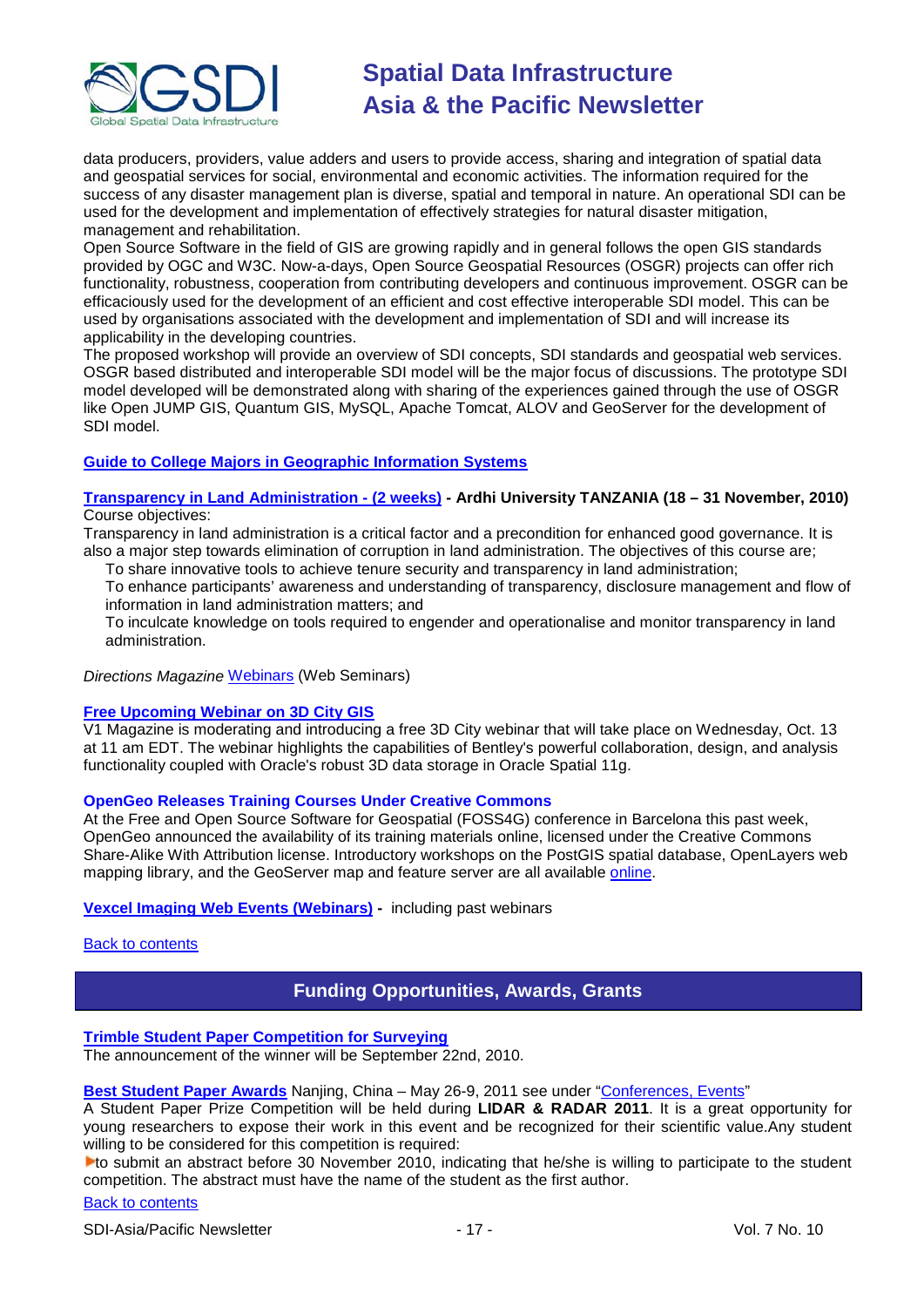

to submit the full paper and an electronic copy of a certificate showing his/her student status by e-mail to [lidar2011@gmail.com](mailto:lidar2011@gmail.com) no later than 30 January 2011.

**Lo** present the paper at the conference, if the paper is accepted and included in this session.

The **Best Student Paper Award** with a value of \$100 will recognize the best paper submitted by a student. Only papers submitted on or before the Proceedings submission deadline will be considered for these awards.

# **[Bentley's 2011 Student Design Competition Call for Submissions Now Open](http://www.bentley.com/en-US/Corporate/News/Quarter+3/2011+Submissions.htm?BI=homepage&v=news+submissions)**

The Bentley Student Design Competition is now accepting nominations for 2011. Students or teams (not to exceed 3 team members) may nominate their project in one of the categories, at their scholastic level, listed below.

# **The deadline is March 18, 2011.**

- **High School / Technical School Level**
- 1. Design a Concert Hall

# **Community College / University / Collegiate Level**

- 2. Innovation in Architectural Design
- 3. Innovation in Engineering Design
- 4. Innovation in Structural Engineering
- 5. Communicating through Visualization

#### **Prizes**

A \$1,000 Scholarship (team based) to the High School/Technical School level

A \$1,500 Scholarship (team based) to the Community College/University/Collegiate level

Recognition at their school or Bentley event

A unique hand-crafted award trophy and award medal

10 seats of Bentley software for their school

# **[Centre for Geospatial Science internships](http://www.nottingham.ac.uk/cgs/news/internships.aspx)** (Nottingham University, UK)

# Four **Open source geospatial research** internships

The internships can be taken 10 week full time or equivalent time part-time. A bursary of £1400 will be paid to the successful candidate for the internship.

If you are interested in applying please submit your CV with experience to [Suchith Anand](mailto:Suchith.Anand@nottingham.ac.uk) before 15th October 2010.

#### <span id="page-17-0"></span>[Back to contents](#page-0-0)

# **Employment Opportunities**

#### **Spatial Jobs Online (Australia) Because of tight application closing dates the editors provide these**  websites for employment seekers to access directly: <<http://www.spatialjobs.com.au/> > and

< [http://www.GISjobs.com.au](http://www.gisjobs.com.au/) >

#### **Looking for a GIS - Geomatics Job in Canada?**

Here are some links: 1) [Geomatics Canada Job Site;](http://geomaticscanada.com/jobs.cfm) 2) [GeographyJobs.ca;](http://www.geographyjobs.ca/) 3) [GoGeomatics Canada;](http://canada.gogeomatics.net/frmHome.aspx) 4) [Geomatics Employment Center](http://gisjobs.ca/)

Source: V1 Magazine

#### **[Spatial Data Infrastructure Specialist, Dushanbe, Tajikistan](http://sh.webhire.com/servlet/av/jd?ai=736&ji=2479954&sn=I)**

The Seismic Risk Management Initiative (SRMI) was developed to strengthen the relevant disaster management capabilities of the Aga Khan Development Network (AKDN) in Afghanistan, India, Pakistan and Tajikistan. National implementation teams, composed of AKDN agencies and affiliates, are responsible for carrying out SRMI activities in each of these priority countries. Their activities are guided by the SRMI Coordination Office headquartered in Dushanbe, and governed by the SRMI Steering Committee. The SRMI currently has the following goals:

The SRMI Spatial Data Infrastructure (SDI) Specialist will be responsible for the design, construction and maintenance of a regional geodatabase, in support the assessment of seismic risk in priority areas of Afghanistan, India, Pakistan and Tajikistan (Goal 1 above). This position will be based in Dushanbe and will involve travel throughout the region.

[Back to contents](#page-0-0) The SDI Specialist will facilitate the AKDN's plan to comprehensively map the seismic risk in key areas of the

#### SDI-Asia/Pacific Newsletter  $\sim$  18 - 18 - Vol. 7 No. 10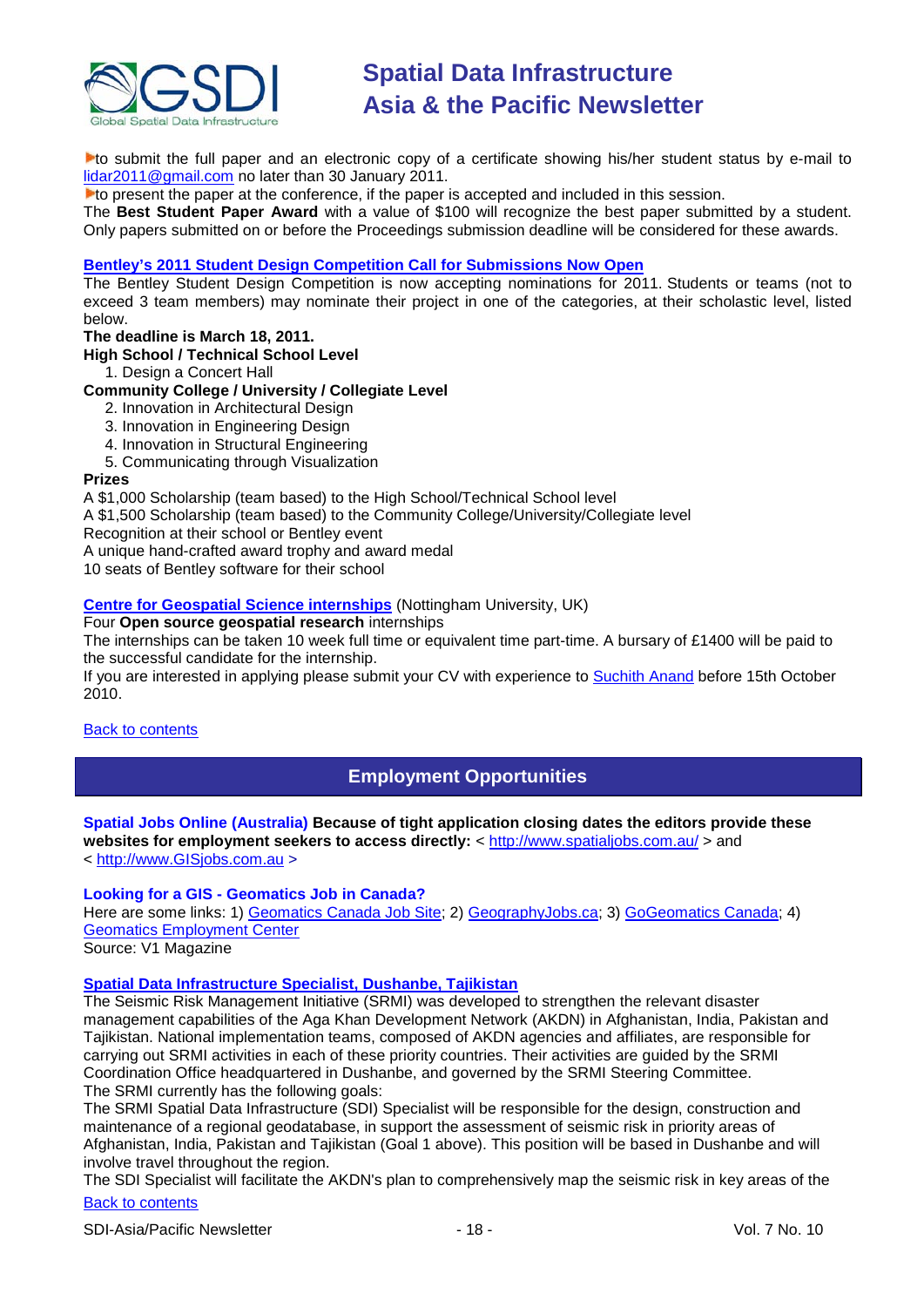

four countries of Afghanistan, India, Pakistan and Tajikistan.

S/he will help to engineer the SRMI SDI data model to support risk assessment and emergency management applications of GIS.

S/he will gather existing and original datasets from AKDN and non-AKDN sources, and populate and maintain the SMRI geodatabase.

S/he will work with regional and global partners to ensure the SRMI geodatabase is robust and consistent with best practices.

The desired candidate should ideally have the following profile:

An undergraduate degree in geography, geospatial sciences, engineering, natural hazards management or related disciplines.

At least 10 years of related experience.

Proven technical skills and an ability to collaborate effectively with regional and international subject-matter experts.

Fluent ability to communicate effectively in English.

An understanding of best practices in SDI development.

Solid expertise in the use of ArcGIS for geodatabase management, cartography and spatial analysis.

Some prior experience with programming and modelling languages such as XML, VBScript, Python, SQL, Java, etc.

Ability to travel regionally and overseas as required.

Applications to be received via <<http://www.akdn.org/careers> > before 1st October 2010

# **[Assistant Professor Land Administration \(PGM\)](https://docs.google.com/viewer?a=v&pid=gmail&attid=0.1&thid=12b1fcd0aaf4f459&mt=application/msword&url=https://mail.google.com/mail/?ui%3D2%26ik%3Dbf32a9097f%26view%3Datt%26th%3D12b1fcd0aaf4f459%26attid%3D0.1%26disp%3Dattd%26zw&sig=AHIEtbTvbZnwTNmht-GL9ynr) Netherlands**

**– or - <<http://www.utwente.nl/vacatures/en/> >**

Additional information about this position can be obtained from Prof.Dr. J.A. (Jaap) Zevenbergen, Professor Land Administration Systems (phone +31 53 4874 351).

Interested candidates are invited to apply on [website.](http://www.utwente.nl/vacatures)

Applications should arrive no later than 8 October 2010. You are invited to visit our [homepage.](http://www.itc.nl/PUB/research/Research-themes/LA)

# **[GIS Software Development Manager, Kabul, Afghanistan](http://www.reliefweb.int/rw/res.nsf/db900SID/OCHA-882AQE?OpenDocument)**

#### **Deadline: 4 October 2010**

The USAID-funded Human Resource and Logistic Services (HRLS) program requires an experienced Software Engineering Manager for the design, development and implementation of a 2nd generation, online geospatial infrastructure database as well as managing and mentoring Afghan software engineers. The incumbent will be part of a multi-national team using the latest open source Geographic Information System (GIS) tools to develop cutting edge applications for web, desktop and mobile solutions in close interaction with our clients.

### **[Job vacancies at BDMS for SADC-THEMA within AMESD](https://docs.google.com/fileview?id=0B54fp0qBq-A5YWQ3MGYyYTMtZDE1MS00YjgwLWFkZGUtODYwYjRkN2M5ZjIz&hl=en_GB)**

#### **Deadline: October 4, 2010**

The recruitment of project staff to implement the SADC-THEMA of the AMESD project has started. The Botswana Department of Meteorological Services is therefore inviting applications from suitably qualified and experienced individuals with excellent credentials to fill the following project positions on a contract basis for duration of 2 years 8 months:

- 1) Project Manager
- 2) Finance and Administration Officer
- 3) Thematic Expert
- 4) Software Developer
- 5) System-Administrator

The African Monitoring of the Environment for Sustainable Development (AMESD) initiative makes use of Space technologies (satellites) to observe the environment on Earth. The initiative aims to establish operational regional information services to support and improve the decision-making process in the field of Environmental and Agriculture management. It is scheduled to run until December 2013 and receives funding from the European Commission through the European Development Fund. The programme is managed by the African Union Commission in Addis Ababa, Ethiopia. The Southern African Development Community (SADC), the ACP Secretariat and the other Regional Economic Communities in Africa provide guidance to the programme. AMESD focuses on specific themes in each African region. In the SADC region, the theme is "Agricultural and Environmental Resource Management". (SADC-THEMA).

# **[INFORMATION MANAGEMENT OFFICER](http://www.reliefweb.int/rw/res.nsf/db900sid/OCHA-89L3A9?OpenDocument&cc=pak) (Pakistan)** Information Management/Database and GIS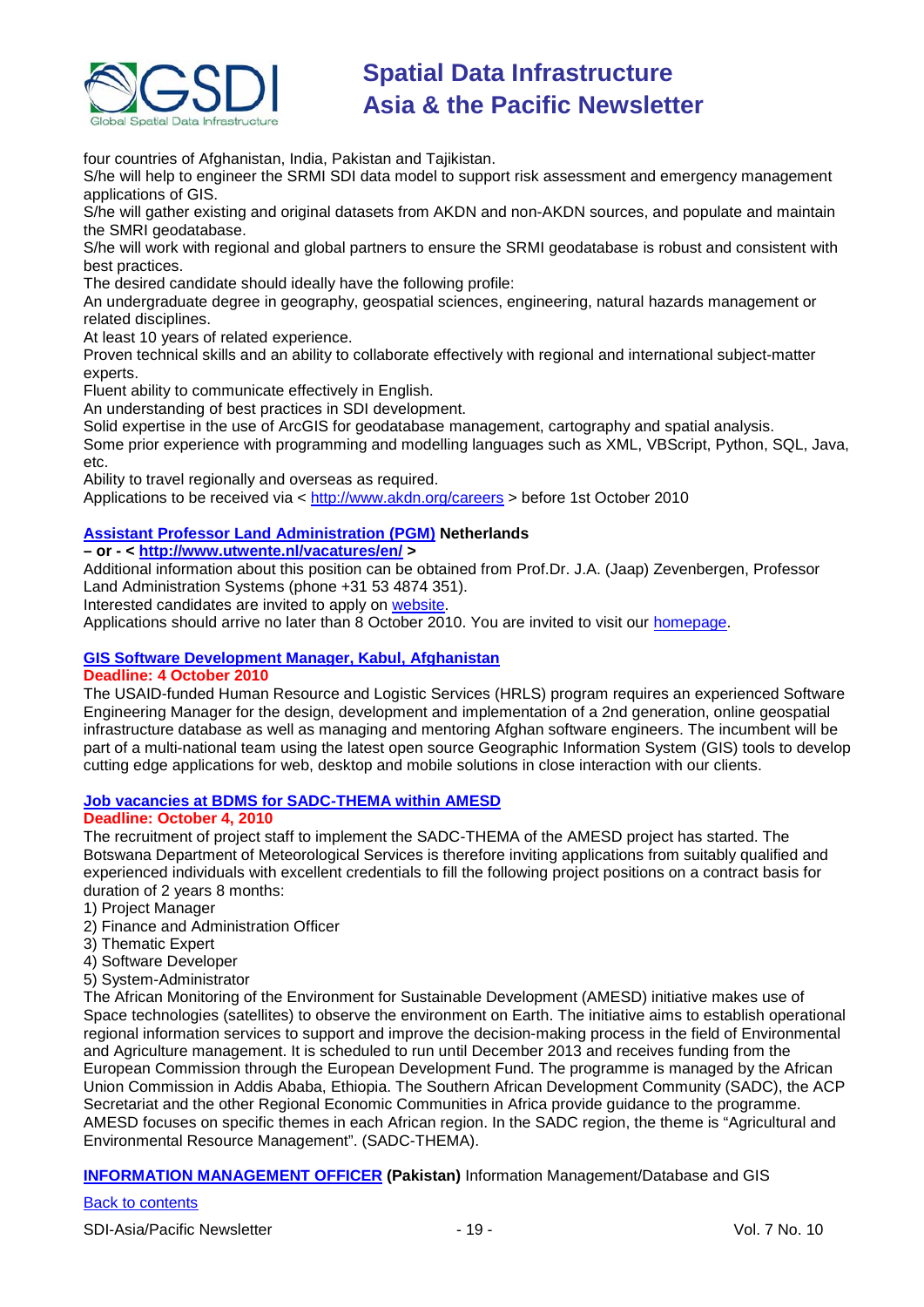

# **Closing date: 08 Oct 2010**

<span id="page-19-0"></span>**[Back to contents](#page-0-0)** 

# **Conference Proceedings**

**[GeoViz 2009 \(Hamburg, March 2 -5, 2009\)](http://www.geovisualisierung.net/geoviz_hamburg/geovizhh_program.htm)**

**[The Australian and New Zealand Map Society Conference 2010](http://blogs.slq.qld.gov.au/jol/2010/05/14/the-australian-and-new-zealand-map-society-conference-2010/)**

**[Map Asia 2010](http://mapasia.org/2010/proceeding/index.htm)** and [Conference Report](http://mapasia.org/2010/mapasia2010report.pdf)

**[\(GITA\) Australia-New Zealand](http://www.gisdevelopment.net/magazine/global/2010/september/50-Understanding-users-Key-to-successful-implementation.htm)** - Brisbane, Australia from 2-4 August 2010

**[15th Australasian Remote Sensing and Photogrammetry Conference](http://www.15.arspc.com/proceedings)** (Alice Springs, September 13 -17)

<span id="page-19-1"></span>**[Back to contents](#page-0-0)** 

**Conferences, Events**

For upcoming events of global or major international interest, please visit the [upcoming conference list o](http://gsdi.org/events/upcnf.asp)n the GSDI website.

### **The editors welcome news of conferences & events from the newsletter subscribers**

| <b>Date</b>                | <b>Location</b>                                          | <b>Event</b>                                                                                                                                                                                                                                                                                                                                                          |
|----------------------------|----------------------------------------------------------|-----------------------------------------------------------------------------------------------------------------------------------------------------------------------------------------------------------------------------------------------------------------------------------------------------------------------------------------------------------------------|
| October 2010               |                                                          |                                                                                                                                                                                                                                                                                                                                                                       |
| $4 - 6$ October            | Katmandu, Nepal                                          | <b>Benefiting from Earth Observation</b><br>Contact: symposium2010@icimod.org                                                                                                                                                                                                                                                                                         |
| 5-7 October                | Cologne,<br>Germany                                      | InterGEO 2010                                                                                                                                                                                                                                                                                                                                                         |
| 7-9 October                | Allahabad, Uttar<br>Pradesh, India                       | <b>Geospatial Technologies for Sustainable Planet</b>                                                                                                                                                                                                                                                                                                                 |
| $10 - 15$ October          | Songdo<br>Convensia,<br>Incheon,<br>Republic of<br>Korea | <b>SPIE Asia-Pacific Remote Sensing</b><br>Monitoring the Human Impact on the Natural Environment of the<br><b>Coastal Zone</b><br>10-15 October 2010                                                                                                                                                                                                                 |
| 12 - 14 October            | Bonn, Germany                                            | <b>UN-Spider Workshop on Disaster Management &amp; Space</b><br><b>Technology</b><br><b>Contact: Ms. Natalie Epler,</b><br>e-mail: natalie.epler@unoosa.org                                                                                                                                                                                                           |
| $19 - 20$ October<br>"NEW" | Chiang Mai,<br>Thailand                                  | 3rd International Conference on Geoinformation Technology<br>for Natural Disaster Management & Rehabilitation<br>git4ndm10@gmail.com &<br>Contact:<br>progeoinfo@gmail.com                                                                                                                                                                                            |
| $19 - 22$ October          | Singapore                                                | <b>GSDI 12 World Conference - Realising Spatially Enabled</b><br><b>Societies</b><br>In conjunction with the 16th PCGIAP Annual Meeting.<br>ALSO: there will be a full day pre-conference workshop for PhD<br>students pursuing research on SDI related topics which will be<br>similar to the highly successful workshop held in conjunction with<br><b>GSDI 11.</b> |
| 19-22 October              | Athens, Georgia,<br><b>USA</b>                           | <b>2010 Geospatial Conference</b><br>Contact                                                                                                                                                                                                                                                                                                                          |
| 24-27 October              | Stellenbosch,<br>Cape Town,                              | 22nd International CODATA Conference<br>Theme: Scientific Information for Society: Scientific Data and                                                                                                                                                                                                                                                                |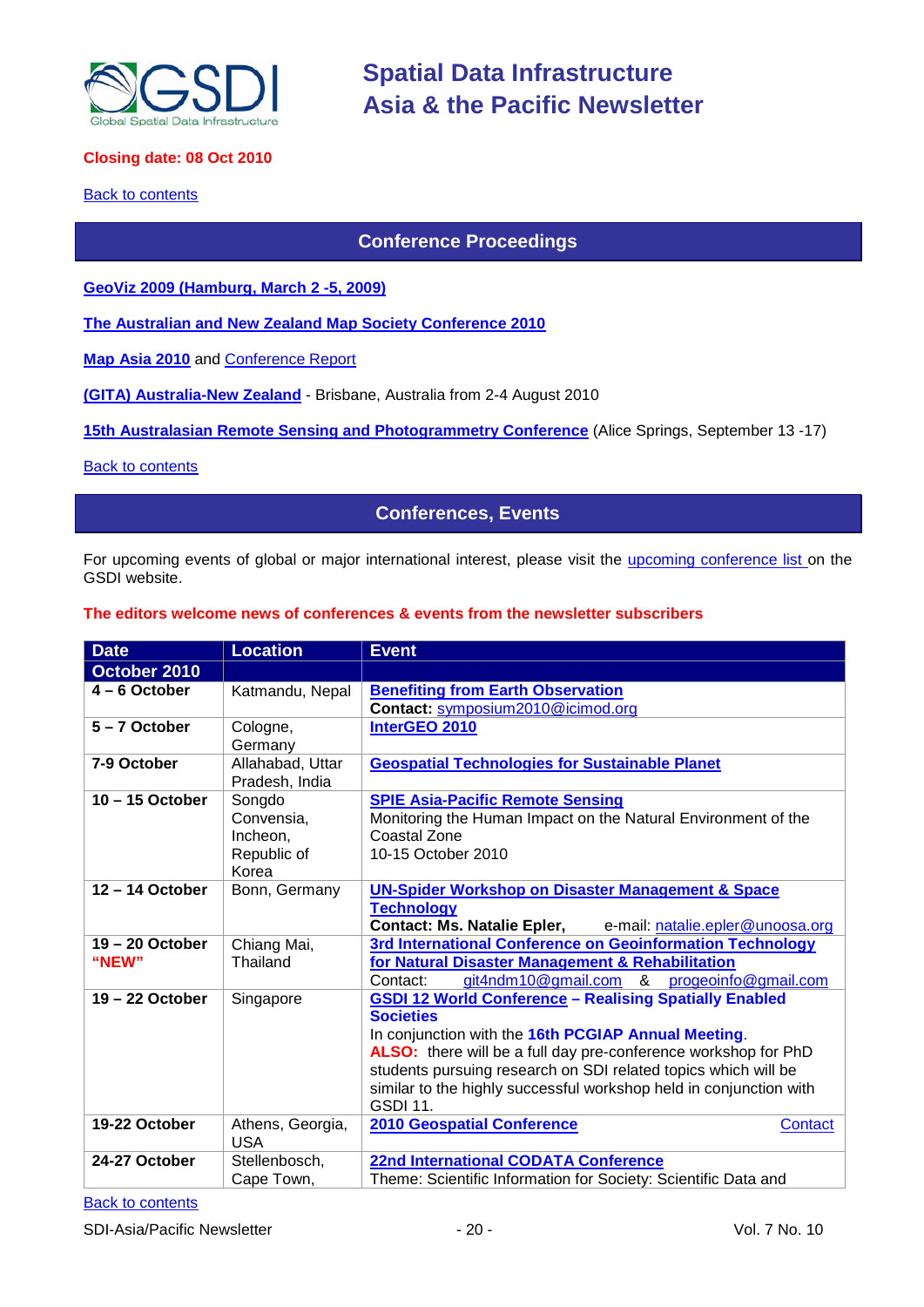

|                 | South Africa     | Sustainable Development                                              |
|-----------------|------------------|----------------------------------------------------------------------|
| 24-27 October   | Abu Dhabi, UAE   | <b>GIS for National Security, Defence &amp; Emergency Management</b> |
|                 |                  | <b>Conference</b><br>Contact                                         |
| 25-29 October   | Addis Ababa,     | 8th International Conference of the African Association of           |
|                 | Ethiopia         | <b>Remote Sensing of the Environment (AARSE)-2010</b>                |
|                 |                  | Theme: Earth Observation for Africa's Development Agenda 2010        |
|                 |                  | Abstract deadline: 30 April 2010. Send to                            |
|                 |                  | Final paper submission: 1 September 2010.                            |
|                 |                  | The four major scientific sub-themes of the conference are:          |
|                 |                  | • Food and Water Security                                            |
|                 |                  | • Energy Resources                                                   |
|                 |                  | • Disaster Risk Reduction                                            |
|                 |                  |                                                                      |
|                 |                  | • Marine and Coastal Management                                      |
|                 |                  | Conference sub-themes of a more operational nature are:              |
|                 |                  | • Capacity-building: achievement and challenges                      |
|                 |                  | · Spatial Data Infrastructure, SDI                                   |
|                 |                  | • Space Policy in Africa                                             |
|                 |                  | • National and regional programs and projects                        |
|                 |                  | • Products                                                           |
| 26-28 October   | Rome, Italy      | 2010 ESRI Europe, Middle East & Africa User Conference               |
|                 |                  | Closing date for presentations - 8 September.<br>Contact             |
| <b>November</b> |                  |                                                                      |
| 2010            |                  |                                                                      |
| 31 October -    | Denver, Colorado | <b>US - GSA Annual Meeting</b>                                       |
| 3 November      |                  |                                                                      |
| 3-4 November    | Berlin, Germany  | 5th 3D GeoInfo Conference                                            |
| 5-6 November    | Kaohsiung,       | <b>ASIA GIS 2010</b><br><b>Contact us</b>                            |
|                 | Taipei           | The theme for this conference is GIS and Cloud Computing.            |
|                 |                  | Cloud computing is a hot topic in 2010 and GIS is moving to the      |
|                 |                  | cloud computing paradigm. Invited keynote speakers will present      |
|                 |                  | the future trend of cloud computing and its application in GIS.      |
|                 |                  | <b>Key Dates:</b>                                                    |
|                 |                  | Deadline for Early Bird Registration<br>31 August                    |
|                 |                  | Paper Submission<br>31 August                                        |
| $8 - 11$        | London           | The 5th International Conference for Internet Technology and         |
| <b>November</b> |                  | <b>Secured Transactions (ICITST-2010)</b>                            |
|                 |                  | Technical Co-Sponsored by IEEE UK/RI Communications Chapter,         |
|                 |                  | Contact                                                              |
|                 |                  | <b>IMPORTANT DATES</b>                                               |
|                 |                  | Early Registration Deadline: January 01 to July 31, 2010             |
|                 |                  | Late Registration Deadline: July 31 to November 08, 2010             |
| $9 - 11$        | Taipei, Taiwan   | 2010 The 7th International Symposium on Cadastral Survey.            |
| <b>November</b> |                  | Main Topic: The Development of Cadastral Survey in New               |
|                 |                  | Generation.                                                          |
|                 |                  | Contacts: Geographic Information Systems Research Center of          |
|                 |                  | Feng Chia University. Email: joy@gis.tw                              |
| 11-13 November  | Madrid, Spain    | <b>SECOND INTERNATIONAL CONFERENCE ON SCIENCE IN</b>                 |
| "NEW"           |                  | SOCIETY 2010<br>Contact                                              |
| $15 - 19$       | Orlando, Florida | <b>ASPRS/CaGIS 2010 Specialty Conference</b> in conjunction with a   |
| <b>November</b> |                  | special joint meeting of ISPRS Technical Commission IV &             |
|                 |                  | AutoCarta 2010                                                       |
|                 |                  | <b>Important Dates</b>                                               |
|                 |                  | May 1, 2010 - Workshop proposals due                                 |
|                 |                  | May 12, 2010 - Abstracts for papers and posters due                  |
|                 |                  | June 15, 2010 - Notice of acceptance of all proposals                |
|                 |                  | August 15, 2010 - Presenter registration due                         |
|                 |                  | September 13, 2010 - Final papers due                                |
|                 |                  |                                                                      |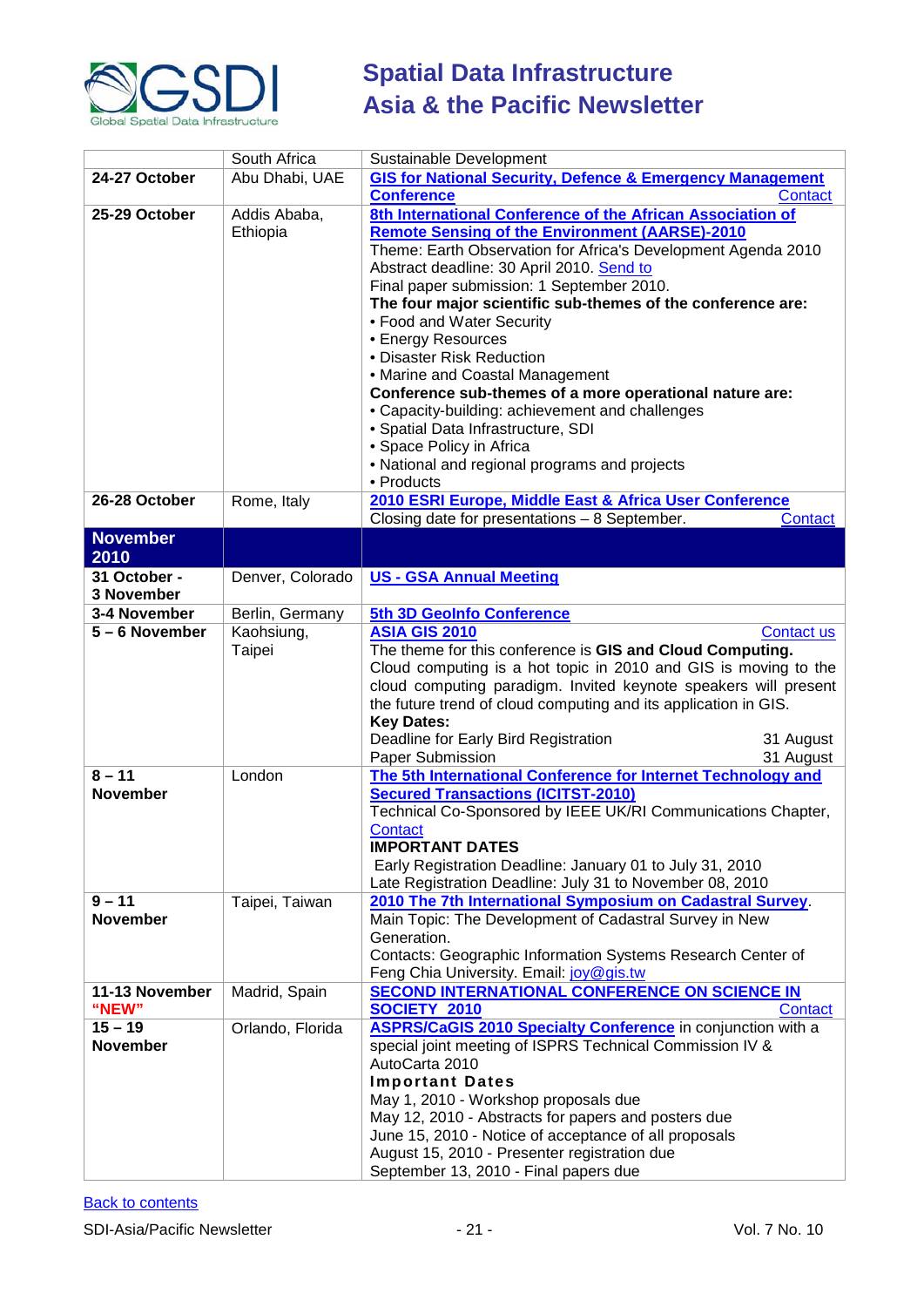

|                               |                            | (to be considered for publication)                                                                                                                                                                                                                                                                                                                                                                                                                                                                                                                                                                                                                                                                                                                                                                                                                                                                                                                                                                                                                                                                                          |
|-------------------------------|----------------------------|-----------------------------------------------------------------------------------------------------------------------------------------------------------------------------------------------------------------------------------------------------------------------------------------------------------------------------------------------------------------------------------------------------------------------------------------------------------------------------------------------------------------------------------------------------------------------------------------------------------------------------------------------------------------------------------------------------------------------------------------------------------------------------------------------------------------------------------------------------------------------------------------------------------------------------------------------------------------------------------------------------------------------------------------------------------------------------------------------------------------------------|
| $23 - 25$                     | Cape Town,                 | <b>Map Africa 2010</b>                                                                                                                                                                                                                                                                                                                                                                                                                                                                                                                                                                                                                                                                                                                                                                                                                                                                                                                                                                                                                                                                                                      |
| <b>November</b>               | South Africa               |                                                                                                                                                                                                                                                                                                                                                                                                                                                                                                                                                                                                                                                                                                                                                                                                                                                                                                                                                                                                                                                                                                                             |
| November -<br><b>Dec 2010</b> |                            |                                                                                                                                                                                                                                                                                                                                                                                                                                                                                                                                                                                                                                                                                                                                                                                                                                                                                                                                                                                                                                                                                                                             |
| $23 - 26$<br><b>November</b>  | Melbourne,<br>Australia    | 17th Asia Pacific Regional Space Agency Forum                                                                                                                                                                                                                                                                                                                                                                                                                                                                                                                                                                                                                                                                                                                                                                                                                                                                                                                                                                                                                                                                               |
| 28 November -<br>3 December   | Sydney Australia           | <b>OGC's Meeting on Business Value of Geospatial Standards</b><br>The Open Geospatial Consortium (OGC) has announced the event,<br>Deriving business value from geospatial standards to be held on<br>June 17, 2010 at the NOAA Silver Spring offices in Maryland. OGC<br>invites government officials, policy makers, senior managers, as<br>well as sales and marketing professionals from across the industry<br>to attend a series of business meetings during the event. The event<br>is part of the OGC's quarterly Technical Committee and Planning<br>Committee meetings. Steven Ramage, OGC's Executive Director,<br>Marketing and Communications said, "I would like to invite<br>professionals to attend a one-day business session at a TC/PC<br>meeting. This invitation is open to OGC members and non-OGC<br>members who want to learn more about the business value of<br>geospatial technology. Silver Spring is the first such meeting and<br>more one-day business sessions are planned for the OGC<br>meetings in Toulouse, France in September and in Sydney,<br>Australia in November-December 2010." |
| 29 November -<br>3 December   | Tunisia                    | <b>Fifth Session of the International Conference Geotunis 2010</b>                                                                                                                                                                                                                                                                                                                                                                                                                                                                                                                                                                                                                                                                                                                                                                                                                                                                                                                                                                                                                                                          |
| 30 November -<br>1 December   | The Hague,<br>Netherlands  | <b>European LiDAR Mapping Forum Conference and Exhibition</b>                                                                                                                                                                                                                                                                                                                                                                                                                                                                                                                                                                                                                                                                                                                                                                                                                                                                                                                                                                                                                                                               |
| <b>December</b><br>2010       |                            |                                                                                                                                                                                                                                                                                                                                                                                                                                                                                                                                                                                                                                                                                                                                                                                                                                                                                                                                                                                                                                                                                                                             |
| $1 - 3$ December              | Valencia,<br>Spain         | 6th gvSIG Conference: Knowledge for change<br>The call for papers is now open. As of today communication<br>proposals can be sent to the <b>email address</b> where they will be<br>evaluated by the scientific committee as to their inclusion in the<br>conference program. There are two types of communication: paper<br>or poster. Information regarding to regulations on communication<br>presentations can be found in the reports section. Abstracts will be<br>accepted until September 21st.                                                                                                                                                                                                                                                                                                                                                                                                                                                                                                                                                                                                                     |
| 22 December                   | Kyoto, Japan               | Japan - Topic Maps Japan 2010                                                                                                                                                                                                                                                                                                                                                                                                                                                                                                                                                                                                                                                                                                                                                                                                                                                                                                                                                                                                                                                                                               |
| <b>January 2011</b>           |                            |                                                                                                                                                                                                                                                                                                                                                                                                                                                                                                                                                                                                                                                                                                                                                                                                                                                                                                                                                                                                                                                                                                                             |
| 18-21 January                 | Hyderbad, India            | <b>MapWorld Forum 2011</b><br>Contact<br><b>NOTE NAME CHANGE TO:</b><br><b>GEOSPATIAL WORLD FORUM 2011</b><br>Last date for <b>abstract submission</b> has been extended to 30th<br>September, 2010                                                                                                                                                                                                                                                                                                                                                                                                                                                                                                                                                                                                                                                                                                                                                                                                                                                                                                                         |
| <b>February 2011</b>          |                            |                                                                                                                                                                                                                                                                                                                                                                                                                                                                                                                                                                                                                                                                                                                                                                                                                                                                                                                                                                                                                                                                                                                             |
| $7 - 9$ February              | New Orleans,<br><b>USA</b> | 11th International LiDAR Mapping Forum 2011                                                                                                                                                                                                                                                                                                                                                                                                                                                                                                                                                                                                                                                                                                                                                                                                                                                                                                                                                                                                                                                                                 |
| <b>April 2011</b>             |                            |                                                                                                                                                                                                                                                                                                                                                                                                                                                                                                                                                                                                                                                                                                                                                                                                                                                                                                                                                                                                                                                                                                                             |
| 10 - 15 April                 | Sydney, Australia          | 34th International Symposium on Remote Sensing of<br><b>Environment (ISRSE)</b><br>Abstract submissions close on 1 October                                                                                                                                                                                                                                                                                                                                                                                                                                                                                                                                                                                                                                                                                                                                                                                                                                                                                                                                                                                                  |
| <b>May 2011</b>               |                            |                                                                                                                                                                                                                                                                                                                                                                                                                                                                                                                                                                                                                                                                                                                                                                                                                                                                                                                                                                                                                                                                                                                             |
| $26 - 29$ May                 | Nanjing, CHINA,            | <b>LIDAR and Radar Mapping: Technologies and Applications</b><br>Abstract submission deadline<br>October 15, 2010                                                                                                                                                                                                                                                                                                                                                                                                                                                                                                                                                                                                                                                                                                                                                                                                                                                                                                                                                                                                           |